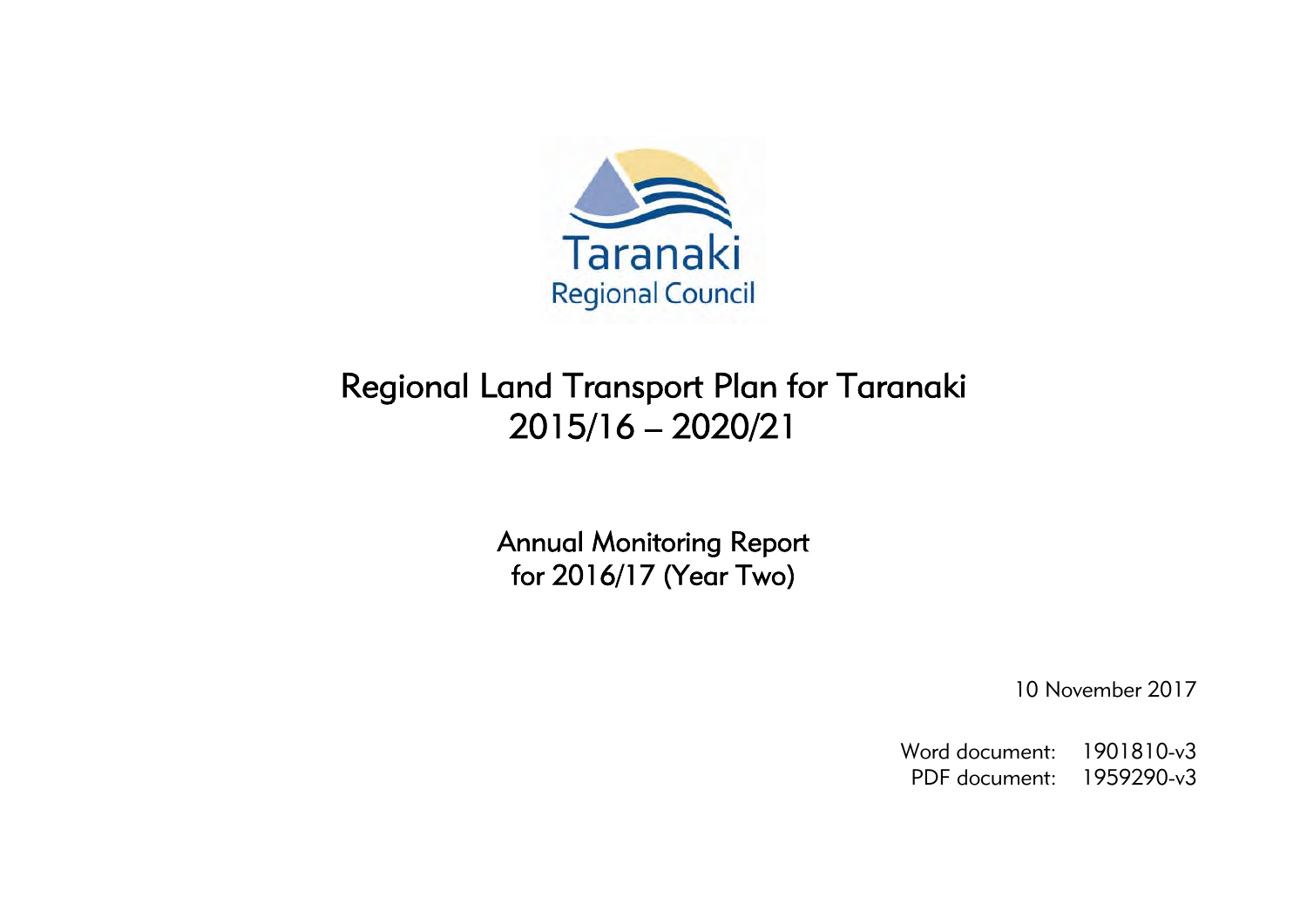## Table of contents

| 1 |     |                                                                          |  |
|---|-----|--------------------------------------------------------------------------|--|
|   | 1.1 |                                                                          |  |
|   | 1.2 |                                                                          |  |
|   | 1.3 |                                                                          |  |
| 2 |     |                                                                          |  |
|   | 2.1 |                                                                          |  |
|   | 2.2 |                                                                          |  |
| 3 |     |                                                                          |  |
| 4 |     |                                                                          |  |
|   | 4.1 |                                                                          |  |
|   | 4.2 |                                                                          |  |
|   | 4.3 |                                                                          |  |
|   | 4.4 | NZ Transport Agency (Highways and Network                                |  |
|   | 4.5 | Taranaki Regional Council - Regional Transport                           |  |
|   | 4.6 | Taranaki Regional Council - Public Transport 15                          |  |
|   |     |                                                                          |  |
| 5 |     |                                                                          |  |
| 6 |     |                                                                          |  |
|   |     | Appendix A — Outline of progress on regionally significant activities 20 |  |
|   |     | Appendix B - Total RLTP Expenditure in Taranaki by Activity Class        |  |

## List of tables

| Table 1: Summary of Taranaki's land transport issues, objectives and    |  |
|-------------------------------------------------------------------------|--|
|                                                                         |  |
| Table 2: Southlink passenger and financial performance 2016/17  16      |  |
| Table 3: Public transport services commerciality ratio league table for |  |
|                                                                         |  |
| Table 4: Regional bus service performance measured by patronage 17      |  |

# Key acronyms used

| AC.         | <b>Activity Class</b>                  |
|-------------|----------------------------------------|
| AO          | <b>Approved Organisation</b>           |
| ARRP        | Accelerated Regional Roading Package   |
| ВC          | <b>Business Case</b>                   |
| <b>HPMV</b> | <b>High Productivity Motor Vehicle</b> |
| LTMA        | Land Transport Management Act 2003     |
| NLTF        | National Land Transport Fund           |
| <b>NPDC</b> | New Plymouth District Council          |
| NZTA        | New Zealand Transport Agency           |
| RLTP        | Regional Land Transport Plan           |
| RTC.        | <b>Regional Transport Committee</b>    |
| <b>SDC</b>  | Stratford District Council             |
| <b>STDC</b> | South Taranaki District Council        |
| TIO         | <b>Transport Investment Online</b>     |
| 2015/16     | 1 July 2015 to 30 June 2016            |
| 2016/17     | 1 July 2016 to 30 June 2017            |
|             |                                        |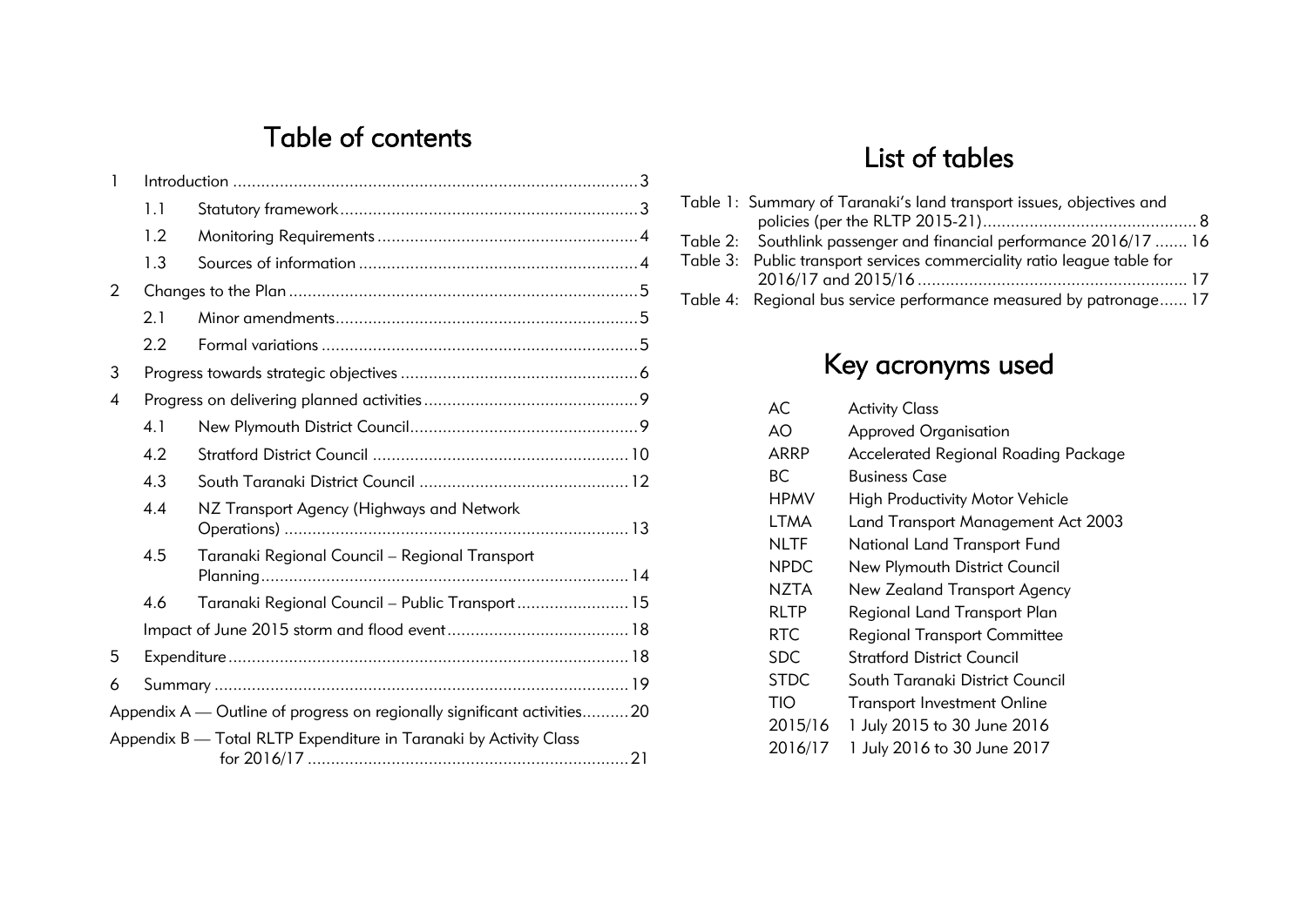## 1 Introduction

## 1.1 Statutory framework

The *Land Transport Management Act 2003* (LTMA), as amended from time to time, is the main statutory framework for land transport planning and funding in New Zealand.

The 2013 amendments to the LTMA made a number of significant changes to regional transport planning and funding. Under these changes, regional land transport strategies and regional land transport programmes were replaced by a new single regional planning document – the regional land transport plan, which combines elements of both former documents.

The first such plan for the region, the *Regional Land Transport Plan for Taranaki 2015/16–2020/21* (the Plan or RLTP), was developed during 2014/15 and approved by Council on the 7 April 2015. It came into effect on 1 July 2015, and can be viewed at www.trc.govt.nz/assets/Documents/Plans-policies/Transport/FinalRLTP15.pdf.

The Plan's role is to provide strategic direction to land transport in the region and set out how the region proposes to invest to achieve its objectives.

The Plan enables Taranaki's approved organisations (the four councils) and the NZ Transport Agency to bid for funding for land transport activities in the Taranaki region from the Government's National Land Transport Fund (NLTF).

Based on the Plan, the NZ Transport Agency then decides which activities it will include in the three-yearly National Land Transport Programme. Once included in the National Programme, an activity can then be funded from the NLTF and subsequently delivered.

#### Period covered

The Plan is a six-year document covering the six financial years from 1 July 2015 to 30 June 2021.

The focus of the Plan is on detailed funding for the first three years. However, funding forecasts are also provided for an additional seven years (ten financial years in total from 1 July 2015 to 30 June 2024). The Plan is reviewed and new programmes of activities prepared on a three-yearly cycle, though the Plan itself has a life of six years.

Strategically, the Plan retains a longer term view over an approximately 30 year planning horizon, as the Regional Land Transport Strategy did before it.

### Purpose

The purpose of the Plan is to:

- Identify the key transport issues and challenges in the Taranaki region, and how land transport activities proposed in the Plan will address these issues.
- Set out the region's land transport objectives, policies and measures for at least 10 financial years.
- List land transport activities in the region proposed for national funding during the six financial years from 1 July 2015 to 30 June 2021.
- **Prioritise regionally significant activities.**
- Provide a ten-year forecast of anticipated revenue and expenditure on land transport activities.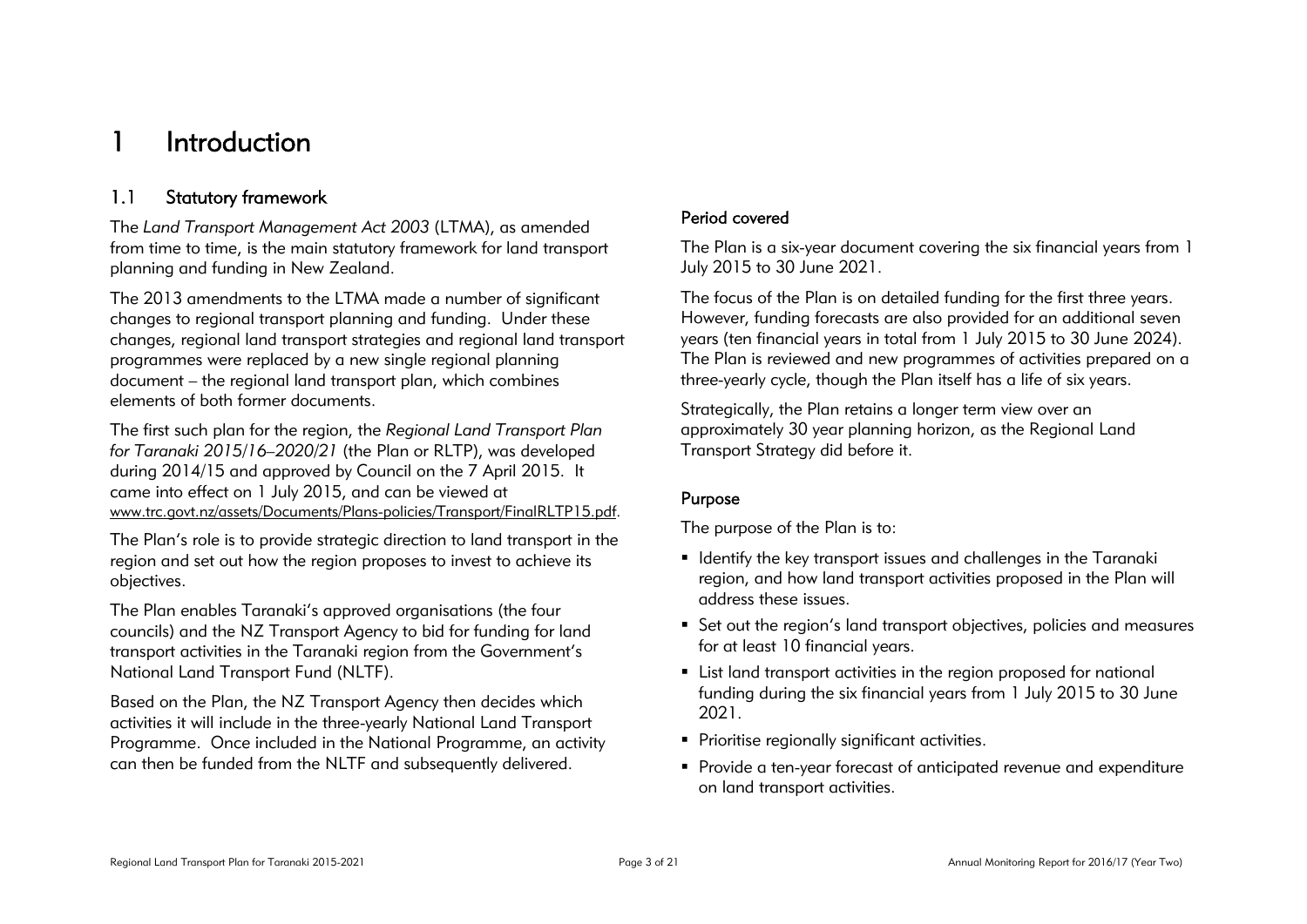## 1.2 Monitoring Requirements

Under the LTMA a regional land transport plan is required to include "*a description of how monitoring will be undertaken to assess implementation of the regional land transport plan*" and "*the measures that will be used to monitor the performance of the activities".*

Section 7.1 of the Plan therefore stated that —

*Monitoring of the Plan will include gathering and reviewing information from organisations responsible for the delivery of the Plan's programme activities. Monitoring reports will be produced annually during the period of the Plan and will include the following:* 

- *A high level narrative report on the implementation of the objectives in the Plan.*
- *Progress against the programme of activities included in the programme component of the Plan, against certain key criteria where possible.*
- *A comparison of the funding requested for the preceding year against the actual funding approved and the actual expenditure for that year.*
- *Details of any plan variations approved during the year.*
- *An outline of the progress against significant activities identified in Section 5.3.*

The following report provides an update on the *Regional Land Transport Plan for Taranaki* for the 2016/17 financial year, being the second year of the Plan.

## 1.3 Sources of information

The information contained in this Report was sourced primarily from staff of the NZ Transport Agency and the four Councils, along with reference to the following:

- *Regional Land Transport Plan for Taranaki 2015/16–2020/21*
- *National Land Transport Programme for Taranaki 2015/16–2017/18*
- **Transport Investment Online (TIO)**

The NZ Transport Agency's Transport Investment Online (TIO) webbased system is used by the Agency to receive and process funding applications from Approved Organisations, then measure the delivery and progress towards the completion of activities and projects listed in the RLTP by each of the three district councils and the Taranaki Regional Council. Greater detail can be found in each council's own annual reporting against their Long Term Plans (or their equivalent in the case of the Transport Agency).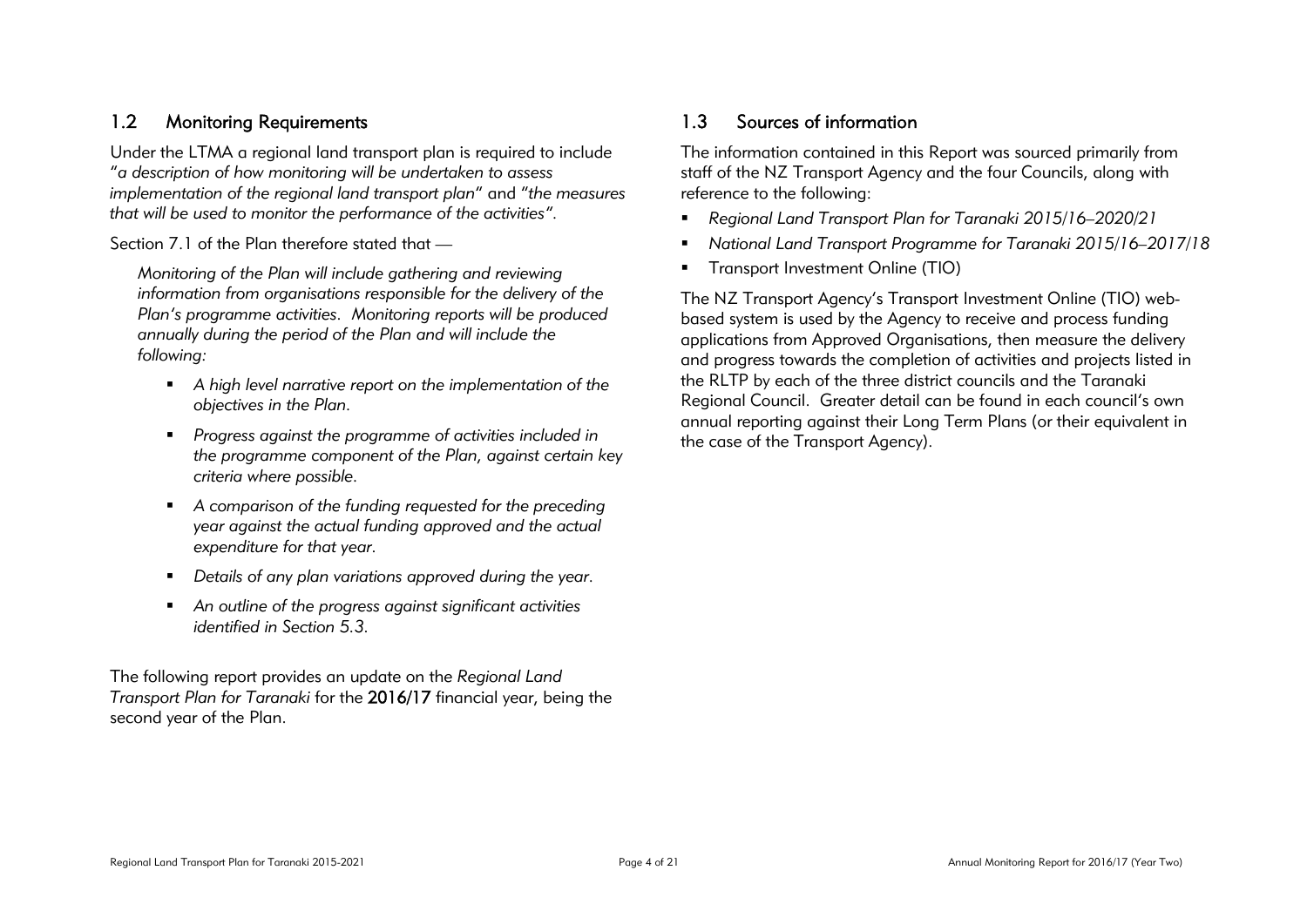## 2 Changes to the Plan

### 2.1 Minor amendments

As with most forward planning, priorities, needs and expectations can change over the lifespan of a planning document, and the RLTP is no exception.

It is important to emphasise that while the 'front end' of the Plan (Sections 1 to 4 including the Strategic Direction component which specifies the objectives, policies and methods) remains as published in April 2015, the sections of the Plan involving the Programme of activities (Section 5) and related funding forecasts (Section 6) have continued to evolve post its release.

The development of the Plan is very much an iterative process and given the complex nature of the activities involved, the published Plan is considered to be a snapshot in time that will continue evolving post release. The NZ Transport Agency's TIO system is expected to contain the most current version of the programme component of the Plan at any time.

Over the duration of the Plan, activities or projects can change, be abandoned or be added. Change requests can occur due to variations in the time, scope or cost of proposed activities (especially given that a funding application can be made a number of years before an activity is to be undertaken). Unforeseen situations (such as emergency works following storm events) can also potentially require alterations to the programme of works set out in Section 5 of the Plan.

Most changes can be expected to be minor but in some cases a relatively large change (such as adding a new project) may need to be made to the programme, requiring a formal variation to the Plan. Variations to the Plan must be requested through the Regional

Transport Committee for consideration by the TRC. Public consultation is not required for any variation that is not significant in terms of the significance policy adopted in Section 7.4 of this Plan. It is probable that the majority of variations will not be significant.

### 2.2 Formal variations

Four requests were made to the Regional Transport Committee to vary the *Regional Land Transport Plan for Taranaki 2015-21*during the 2016/17 year:

| Date          | Org.        | Project                                                            | Summary                                                                                                              |
|---------------|-------------|--------------------------------------------------------------------|----------------------------------------------------------------------------------------------------------------------|
| Sept.<br>2016 | <b>STDC</b> | Intersection<br>improvement SH3 /<br>Rotokare Rd                   | New project, for intersection<br>improvements to facilitate a new<br>regional landfill.                              |
| Sept.<br>2016 | <b>NZTA</b> | SH3 Mt Messenger to<br>Awakino Gorge<br>corridor improvements      | Addition/update of phases, costs<br>and timing details.                                                              |
| Mar.<br>2017  | NZTA        | SH3 Hawera to New<br>Plymouth                                      | Addition/update of phases, costs<br>and timing details.                                                              |
| June<br>2017  | <b>STDC</b> | Upgrade of rail level<br>crossing at Nukumaru<br><b>Station Rd</b> | New project, for rail level crossing<br>improvements required to support<br>the extension of Nukumaru<br>Station Rd. |

These requests were processed by the Regional Transport Committee, and subsequently approved by the TRC, during the year. None of these variation requests were considered to be significant according to the Council's Significance Policy within the RLTP, therefore public consultation was not required for any of these projects to be added to the Plan.

Further details on these variations are provided at www.trc.govt.nz/buses-transport/transport-planning/variations-to-plan/.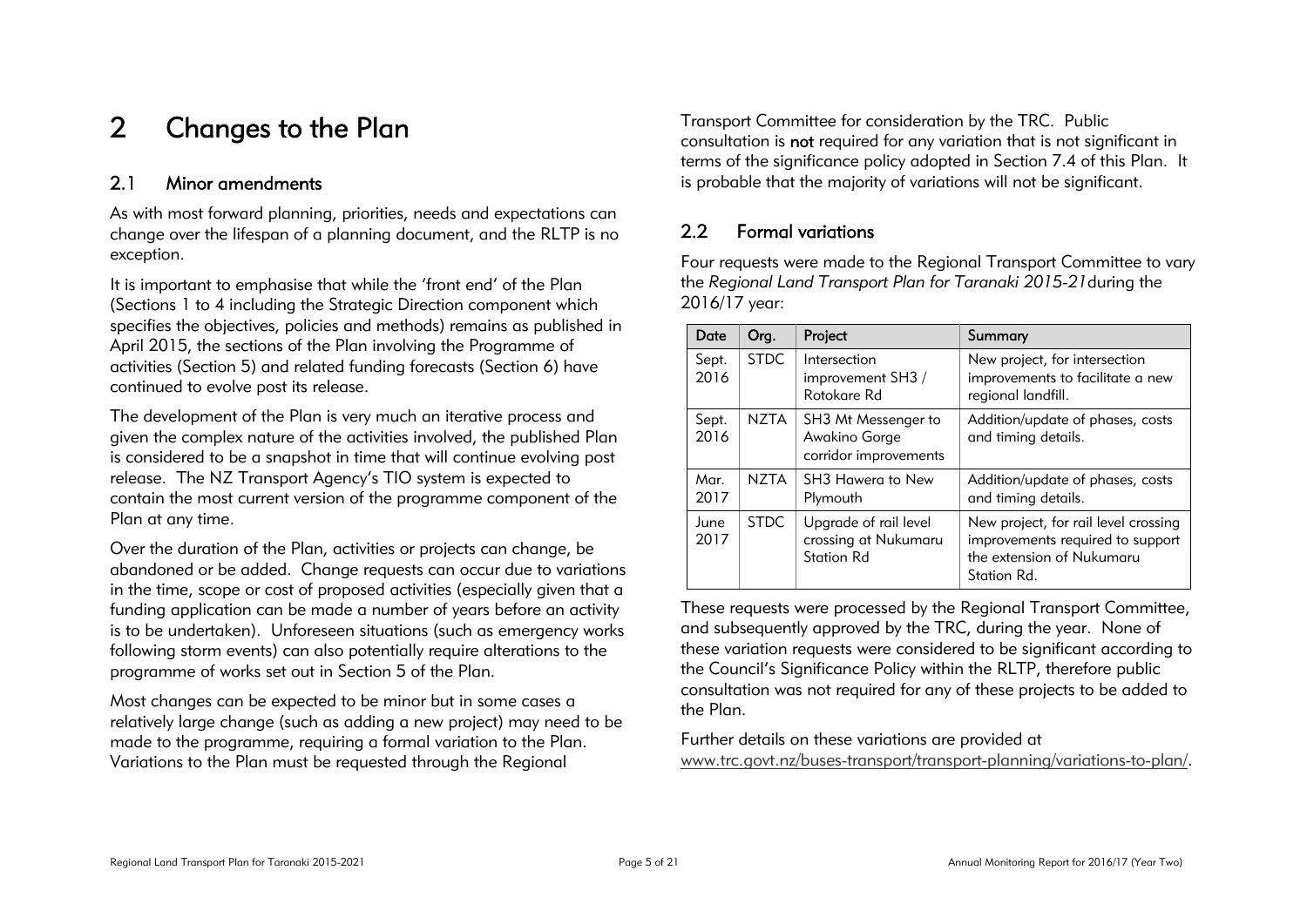## 3 Progress towards strategic objectives

Section 4 of the Plan provides the strategic guidance for land transport in Taranaki, from a vision statement, through to outlining the issues and challenges Taranaki faces, along with the objectives, policies and measures (methods) identified to address those issues. The Plan notes the general strategic direction for Taranaki's land transport system as – *Improved roading, with an increased provision for alternative modes.* 

This section of the Monitoring Report provides a high level narrative on the implementation of the objectives of the Plan. Reference should be made to Table 1 (over page) which provides a summary of Taranaki's land transport issues, objectives and policies, as specified in the Plan.

The 2016/17 financial year, being the second year of the six-year Plan, saw a solid continuation of progress towards implementing the Plan's 7 strategic objectives, with activities of particular note outlined below.

| <b>Plan Objective</b>                                                                                                                 | Implementation notes                                                                                                                                                                                                                                                                                                                                                                                                                            |  |
|---------------------------------------------------------------------------------------------------------------------------------------|-------------------------------------------------------------------------------------------------------------------------------------------------------------------------------------------------------------------------------------------------------------------------------------------------------------------------------------------------------------------------------------------------------------------------------------------------|--|
| 1) An integrated and<br>collaborative approach<br>to transport and land<br>use planning that<br>maximises transport<br>effectiveness. | Cross-organisational collaborative work<br>continued throughout the year -<br>through informal means as well as<br>formalised groups such as the Regional<br>Transport Advisory Group, Public<br>Transport Officers Group and SH3<br>Working Party.<br>2016/17 saw continued improvements<br>to active transport mode facilities and<br>integration, primarily through NPDC's<br>Let's Go project and STDC's Pathways<br>for People activities. |  |

|                                                                                                                                                                                  | As part of applying the NZ Transport<br>Agency's required Business Case<br>Approach, a number of stakeholder<br>Investment Logic Mapping (ILM)<br>workshops were held throughout the<br>region for specific transport projects<br>and Asset/Activity Management Plans.                                                                                                                                                                                                                                                                |
|----------------------------------------------------------------------------------------------------------------------------------------------------------------------------------|---------------------------------------------------------------------------------------------------------------------------------------------------------------------------------------------------------------------------------------------------------------------------------------------------------------------------------------------------------------------------------------------------------------------------------------------------------------------------------------------------------------------------------------|
| 2) An effective, efficient<br>and resilient land<br>transport system that<br>enhances economic<br>wellbeing, growth and<br>productivity in the<br>Taranaki region and<br>beyond. | All maintenance and improvements<br>works throughout 2016/17 sought in<br>some way to achieve this.<br>Of particular note towards this objective<br>are the range of improvements<br>underway on SH3 - 2016/17 saw<br>completion of the Normanby<br>Overbridge Realignment project, and<br>strong progress on the Awakino Gorge<br>to Mt Messenger Programme suite of<br>works. These works are crucial to<br>removing constraints to growth in<br>freight, tourism and people movements<br>along this vital inter-regional corridor. |
| 3) A safe transport<br>network increasingly<br>free of death and<br>serious injury.                                                                                              | This objective was a focus of many of<br>the activities within the Plan, including<br>the Waitara to Bell Block Route<br>Improvements project, many Minor<br>Improvements activities by RCAs, and<br>the community education centred work<br>of the Taranaki Road Safety Action<br>Planning Group, and the Let's Go<br>education activities.                                                                                                                                                                                          |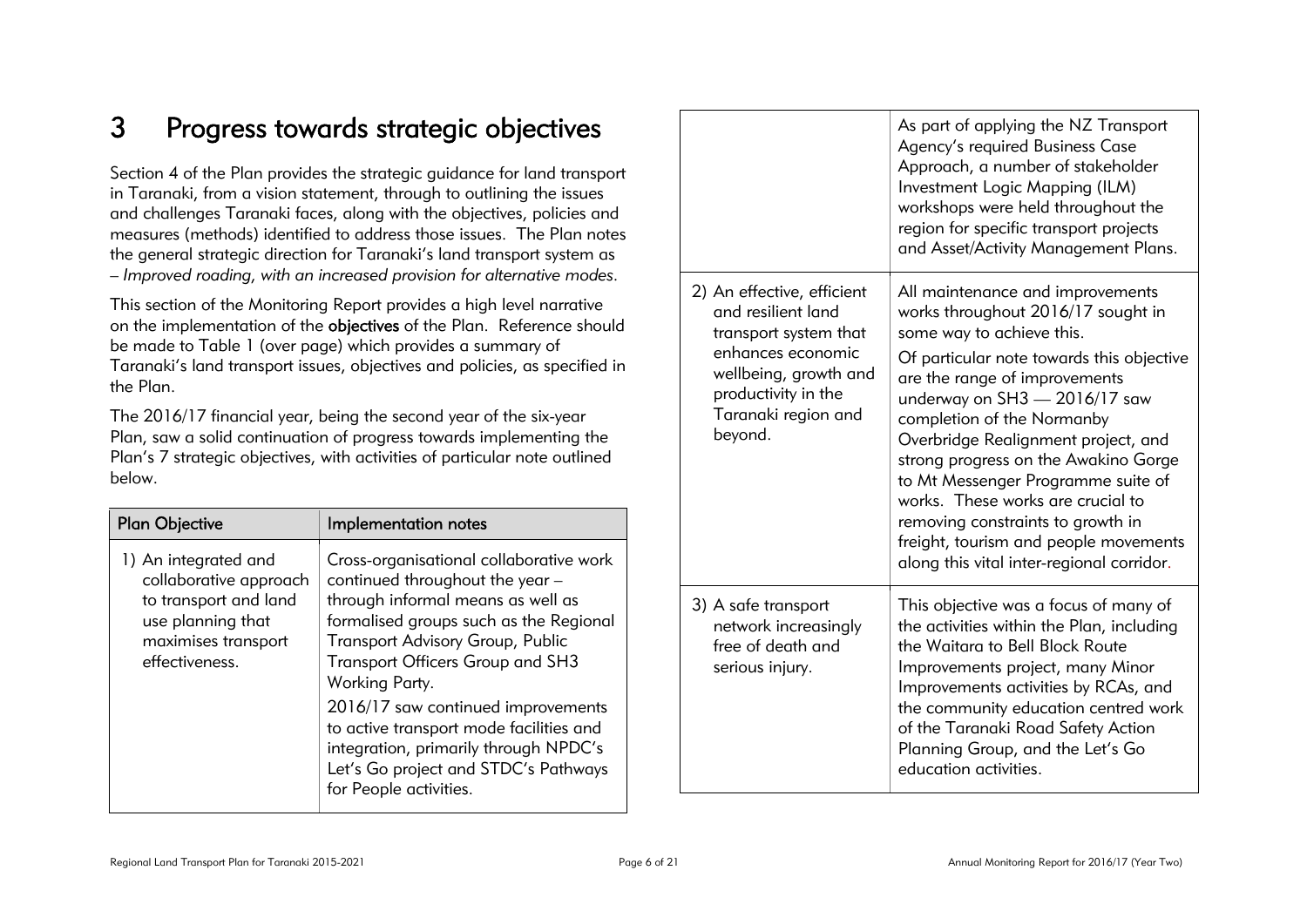| 4) A people-focused,<br>multi-modal land<br>transport system that<br>caters for the different<br>and changing needs<br>of transport users,<br>connects communities | Public transport operations, including<br>the Total Mobility Scheme for people<br>with impairments, are a key part of<br>achieving this objective, and continued<br>throughout the year as detailed in<br>Section 4.6.<br>The Hawera to New Plymouth                                                                                                                                                                                                                                                    | sustainable land                                                | and environmentally<br>transport system.                                                                                                     | achieving this objective, and continued<br>throughout the year as detailed in<br>Section 4.6.<br>The LED Streetlight conversion projects,<br>which continued during the year in all<br>three districts, will also make great<br>gains in this area.                                                                                                                                                                                                                                                      |
|--------------------------------------------------------------------------------------------------------------------------------------------------------------------|---------------------------------------------------------------------------------------------------------------------------------------------------------------------------------------------------------------------------------------------------------------------------------------------------------------------------------------------------------------------------------------------------------------------------------------------------------------------------------------------------------|-----------------------------------------------------------------|----------------------------------------------------------------------------------------------------------------------------------------------|----------------------------------------------------------------------------------------------------------------------------------------------------------------------------------------------------------------------------------------------------------------------------------------------------------------------------------------------------------------------------------------------------------------------------------------------------------------------------------------------------------|
| and enables<br>participation.                                                                                                                                      | 'Connector' bus service continued<br>throughout the year. This service<br>effectively connects south and central<br>Taranaki with the urban centre of New<br>Plymouth, providing critical access to<br>health services and tertiary study<br>opportunities in particular.<br>The Let's Go activities in North<br>Taranaki, along with the Pathways for<br>People project in South Taranaki, saw<br>continued improvement in walking and<br>cycling opportunities and awareness in<br>those communities. | 7) An adaptable and<br>managing and<br>the needs of the<br>way. | flexible approach to<br>developing the land<br>transport system that<br>optimises funding<br>options to best meet<br>region in an affordable | Optimising funding is a key aspect of<br>the LED Streetlight conversion projects.<br>The SH3 north projects and the vast<br>majority of maintenance and minor<br>improvement works across the region<br>are aimed at maximising efficiency and<br>optimising existing capacity across the<br>transport system.<br>During 2016/17, there was ongoing<br>development, including regional<br>workshops, to embed the One Network<br>Roading Classification (ONRC) system,<br>and the Business Case Approach |
| 5) A land transport<br>system that is robust,<br>responsive to changing<br>needs and resilient to<br>external influences.                                          | Key works during the year to improve<br>and respond to network resilience<br>issues included further works following<br>the storm event of June 2015. Work<br>continued to progress resilient access to<br>Waiinu Beach, Waitotara Silver Fern<br>Farms Abattoir, and the Richard<br>Alexander Quarry, through extending<br>Nukumaru Station Road in Waitotara.                                                                                                                                         |                                                                 |                                                                                                                                              | (BCA).                                                                                                                                                                                                                                                                                                                                                                                                                                                                                                   |
| 6) An energy efficient                                                                                                                                             | Public transport operations are key to                                                                                                                                                                                                                                                                                                                                                                                                                                                                  |                                                                 |                                                                                                                                              |                                                                                                                                                                                                                                                                                                                                                                                                                                                                                                          |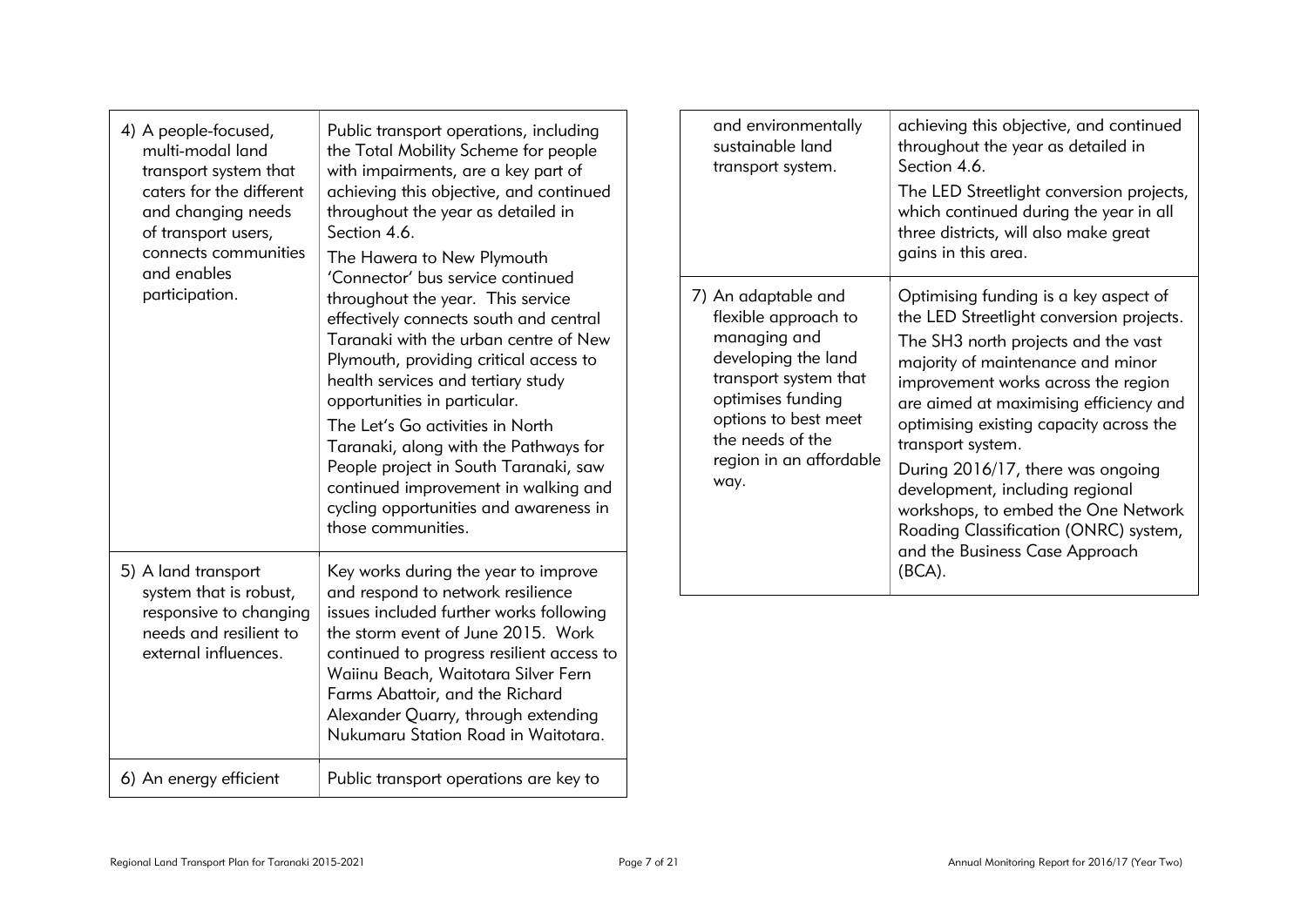|                | $#$ Issues                                                                            | Objectives                                                                                                                                                                                 |                | Ref Policies                                                                                                                                                                        |
|----------------|---------------------------------------------------------------------------------------|--------------------------------------------------------------------------------------------------------------------------------------------------------------------------------------------|----------------|-------------------------------------------------------------------------------------------------------------------------------------------------------------------------------------|
|                | Ensuring a regionally and nationally                                                  | An integrated and collaborative approach to transport<br>and land use planning that maximises transport<br>effectiveness.                                                                  |                | " Take a one network approach to managing the transport system.                                                                                                                     |
|                | integrated transport network                                                          |                                                                                                                                                                                            |                | " Manage and develop the transport network in a way that provides for all<br>modes of transport in an integrated manner.                                                            |
| $\overline{2}$ | Facilitating growth and economic<br>development                                       | An effective, efficient and resilient land transport system<br>that enhances economic wellbeing, growth and                                                                                |                | G1 • Removal of constraints to growth in freight, tourism and people movement,<br>particularly on inter-regional corridors.                                                         |
|                |                                                                                       | productivity in the Taranaki region and beyond.                                                                                                                                            |                | G2 Focus on effective and efficient strategic road and rail corridors, particularly<br>between inter-regional ports.                                                                |
|                |                                                                                       |                                                                                                                                                                                            |                | G3 F Ensure those roads in the region serving tourism and the productive sector<br>are fit for purpose.                                                                             |
| 3              | Reducing the safety risk on Taranaki's                                                | A safe transport network increasingly free of death and                                                                                                                                    |                | S1 • Promote infrastructure improvements on strategic corridors.                                                                                                                    |
|                | transport network                                                                     | serious injury.                                                                                                                                                                            | S <sub>2</sub> | Reduce risk on high risk rural roads, intersections and urban arterials with a<br>particular focus on vulnerable road users.                                                        |
|                |                                                                                       |                                                                                                                                                                                            | S <sub>3</sub> | • Support the aims of Roadsafe Taranaki.                                                                                                                                            |
|                |                                                                                       |                                                                                                                                                                                            | S <sub>4</sub> | • Support the aims of Safer Journeys.                                                                                                                                               |
| 4              | Maintaining and improving accessibility<br>and travel options throughout the region   | A people-focused, multi-modal land transport system<br>that caters for the different and changing needs of<br>transport users, connects communities and enables<br>participation.          |                | Al Forect and enhance the accessibility of the land transport system to all<br>people in the region to enable community participation and ensure<br>appropriate access to services. |
|                |                                                                                       |                                                                                                                                                                                            |                | A2 • Optimise existing capacity in the transport network through travel demand<br>management measures.                                                                              |
|                |                                                                                       |                                                                                                                                                                                            | A <sub>3</sub> | " Ensure a range of travel options are available to the region's residents.                                                                                                         |
| 5              | Ensuring network resilience and                                                       | A land transport system that is robust, responsive to                                                                                                                                      | R1             | Improve the resilience of transport infrastructure.<br>$\blacksquare$                                                                                                               |
|                | responsiveness in the context of internal<br>and external pressures                   | changing needs and resilient to external influences.                                                                                                                                       | R2             | • Protect routes with lifeline functions.                                                                                                                                           |
| 6              | Reducing negative environmental and<br>community impacts arising from transport       | An energy efficient and environmentally sustainable<br>land transport system.                                                                                                              | E1.            | Ensure transport efficiencies, promote alternative modes and manage<br>transport demand.                                                                                            |
|                | Addressing these issues in an environment<br>of constrained funding and affordability | An adaptable and flexible approach to managing and<br>developing the land transport system that optimises<br>funding options to best meet the needs of the region in<br>an affordable way. |                | F1 • Maximise efficiency and optimisation of existing capacity across the<br>transport system.                                                                                      |
|                | yet rising costs.                                                                     |                                                                                                                                                                                            |                | F2 • Adopt a level of service (road classification) management approach.                                                                                                            |

## Table 1: Summary of Taranaki's land transport issues, objectives and policies (per the RLTP 2015-21)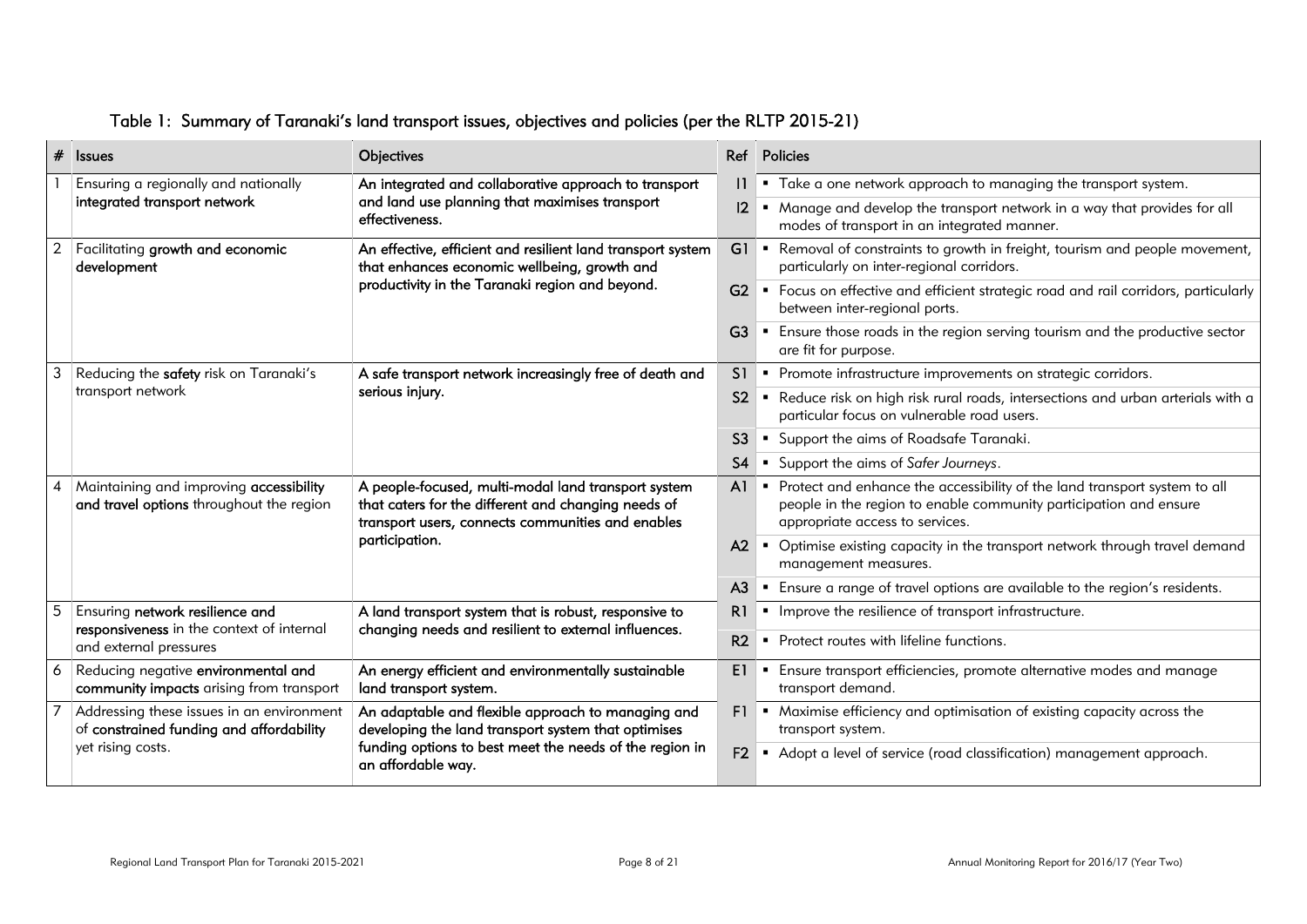## 4 Progress on delivering planned activities

This section of the Monitoring Report outlines progress made by each of Taranaki's Approved Organisations (AO) in delivering their programmed activities and projects listed in the RLTP. The information has been supplied by each AO in the region, with the intention being to provide an overview of the works programme undertaken. The AOs in Taranaki are the: New Plymouth District Council, Stratford District Council, South Taranaki District Council, Taranaki Regional Council and New Zealand Transport Agency (Highways and Network Operations).

Summaries of progress on activities that were considered regionally significant are provided in tabular form in Appendix B, for ease of comparison to the way these were structured in (Section 5.3 of) the Plan.

Other activities, largely those considered as 'business as usual' such as maintenance and minor improvements, are outlined by organisation below.

### 4.1 New Plymouth District Council

#### Maintenance, Operations and Renewals

NPDC had a busy year and achieved 92% expenditure in its maintenance operations and renewals programme for the year. We resurfaced 42 km of roads for \$2.3 million as part of those works. The wet summer resulted in less resealing being achieved than programmed, which is being caught up on in the 2017/18 resealing programme. The programmed rehabilitations were completed on Devon Street East and the Brooklands/Carrington Roundabout and the Frankley/Dawson Roundabout. The rural rehabilitation projects

completed were on Otaraua Road (near Tikorangi Road) and Everett Road.



There are still two sites remaining for repair from the significant flood event of 19-20 June 2015. They are one on Snapper Flat in Urenui and another box culvert replacement on Otaraua Road at Tikorangi Road.

Procurement was completed for the replacement of two steel Armco culverts in the 2017/18 financial year on Mangatoro Road and Okau Road.

#### Minor Improvements

The funds in the category were well spent on a variety of projects throughout the district. In conjunction with the rehabilitation projects a significant corner was eased on Everett Road and some safety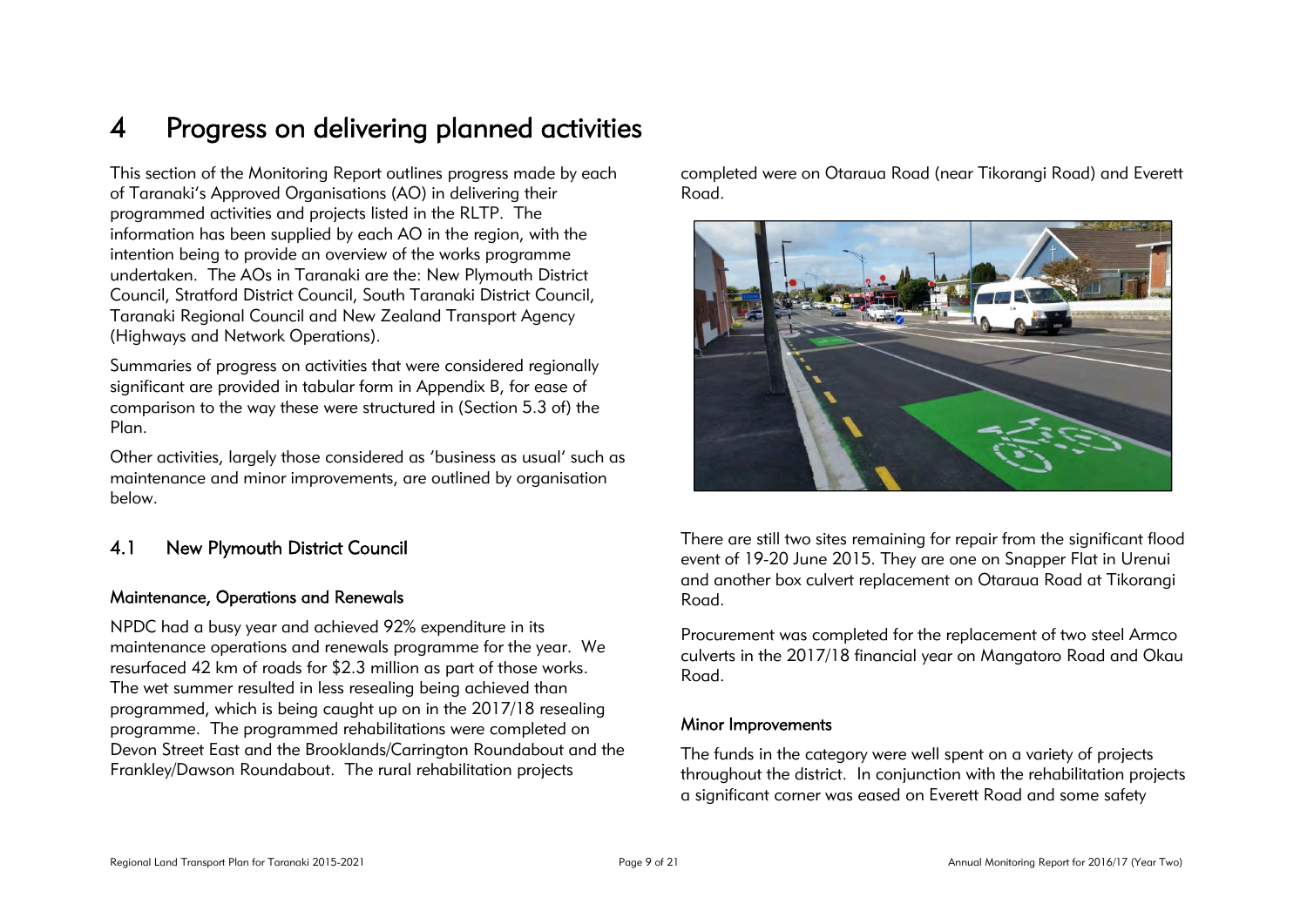improvement on the roundabouts when the pavement was replaced. Minor seal widening was completed at various sites throughout the district.

There were some signage and marking works completed in Lepperton and outside Vogeltown School. Consultation and design was completed for a shared pathway and traffic management improvements outside Woodleigh School. There were two platforms installed on Cook Street to slow vehicles and improve pedestrian facilities near a kindergarten and shops.



#### Projects

The LED Streetlight conversion programme continued with 2300 lights being installed and procurement planned for the remainder of the lights for local roads.

Let's Go, the NPDC's Model walking and cycling community's ongoing initiative, completed Cyclist Skills and Scooter Skills delivery to 3,232 Primary School students, with over 22,175 students having now received cyclist and scooter skills training to date. Let's Go is working intensively with 23 schools on travel planning. Design and consultation was completed for the Coronation Ave Walking and Cycling project.

## 4.2 Stratford District Council

#### Maintenance, Operations and Renewals

The 2016/17 saw Stratford District Council spending 31% of its total approved allocation for this three year period. Having completed the storm repairs by 1 July 2016, we could focus on the work programme for 2016/17. One of the areas where a good deal of attention was necessary was drainage maintenance. Many of the roadside drains and culverts required cleaning and unblocking. Of the \$2 million spent on maintenance throughout the year, \$400,000 was attributed to this activity.

During the first week back in the New Year we began a trial to use a product called Polycom on Soldiers Road. This road was being heavily trafficked by logging trucks and required continuous maintenance. The trial product stabilises the gravel and clay content of the unsealed road to form a hard surface. To date, this has proven to be quite successful, with minimal maintenance required through the winter months.

All other routine maintenance of the roading network has been completed for the year.

Annual reseal and pavement rehabilitation programmes were not completed as planned, due the rather inclement weather that we experienced through summer and early autumn. This has resulted in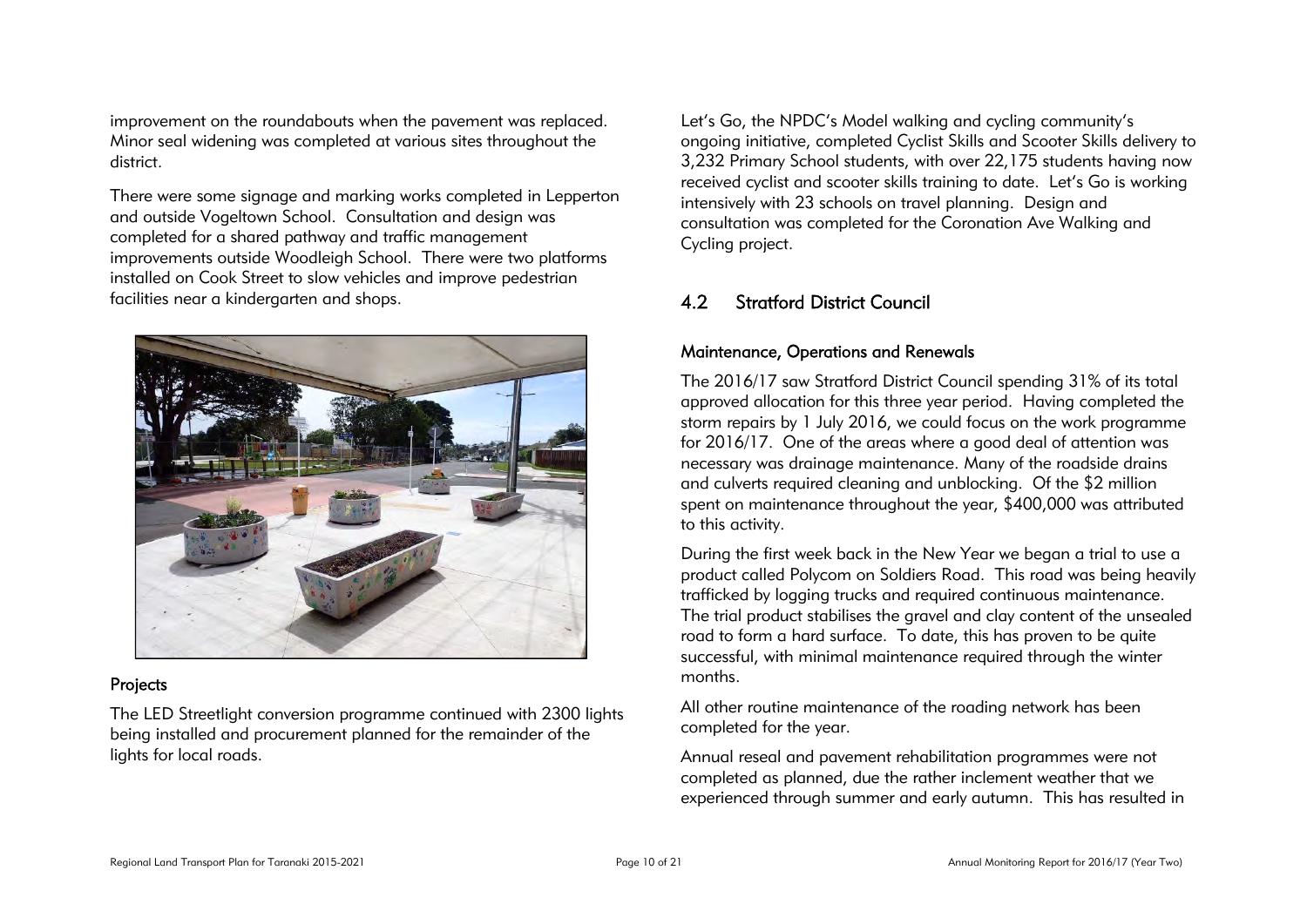some of the reseal sites and pavement rehabilitation projects being deferred to the 2017/18 financial year.

Beaconsfield Road pavement rehabilitation project (photo below)

between RP4.1 and RP5.1 (Stanley Road intersection) was completed this year. Beaconsfield Road is used quite extensively by logging trucks travelling from the east to New Plymouth to avoid driving through Stratford. This is one road in particular that we will be paying a lot of attention too over the coming years, due to the increase in heavy commercial vehicles using this road.



#### Minor Improvements

Re-alignment of the Opunake Road/Manaia Road intersection was completed during the year. Opunake Road has quite a high crash rate and this improvement will go towards reducing the road toll on this particular road.



#### Projects

By the end of June 2017 Stratford District Council had installed 467 out of 755 LED streetlights within Stratford. The remaining 288 LED's will be installed during the 2017/18 financial year. We will complete the conversion of the local road streetlights to LED's by 30 June 2018.

Replacement of the kerb, channel and footpath on Ajax Street (over page) was completed during the year, along with other footpath renewal work on several streets in Stratford, including Brecon Road, Cordelia Street and Pembroke Road.

Other projects of note were the replacement of four railway iron and timber retaining walls with willow brush walls. Two walls are located on Mangaoapa Road and the other two are on Junction Road. These walls are a really cost-effective solution as well as being environmentally friendly.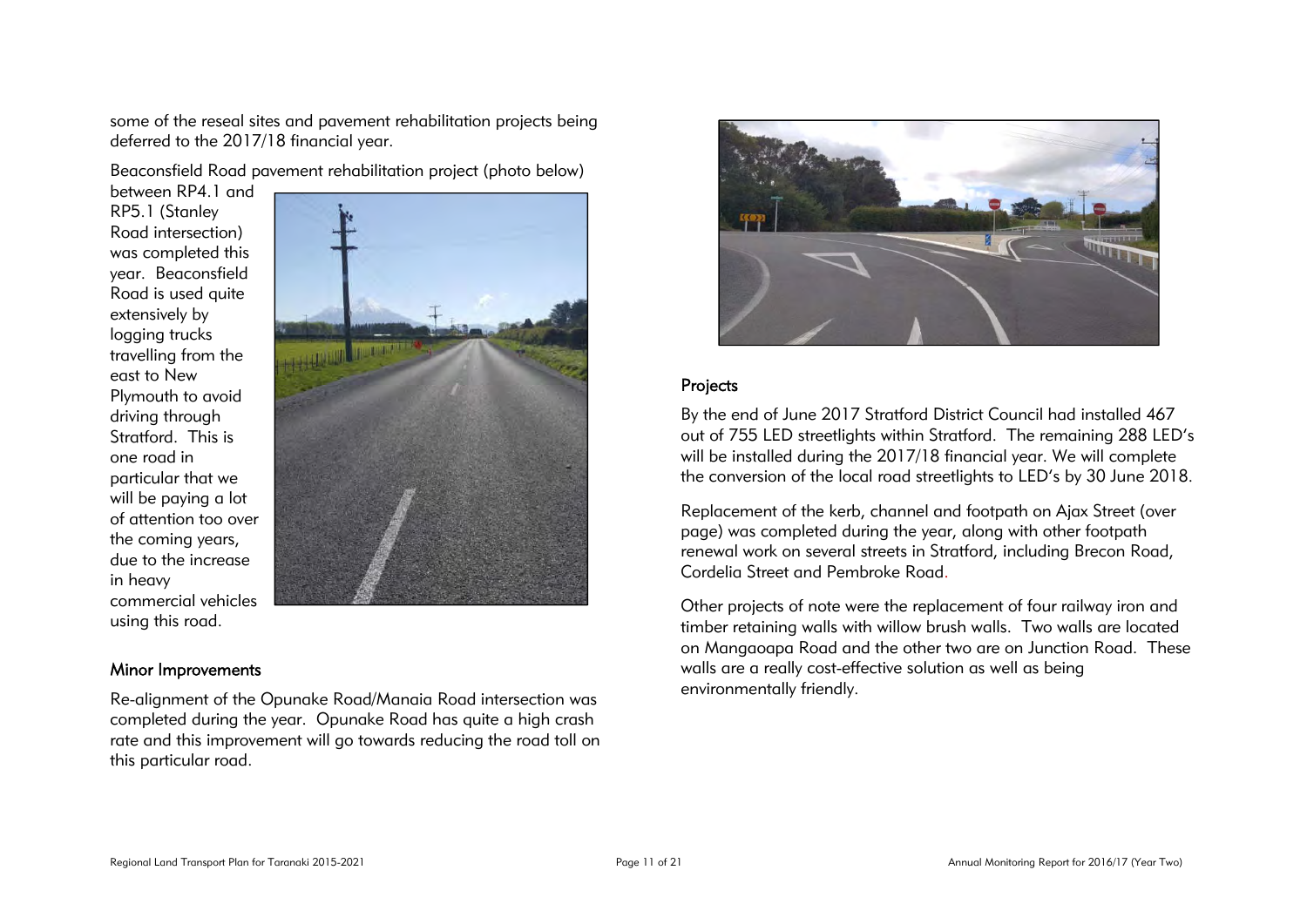

### 4.3 South Taranaki District Council

The South Taranaki District Council (STDC) completed its land transport programme for the 2016/17 financial year spending an average of 30% of its 3 years' maintenance, renewal and minor improvement works of its approved budgets. There were no major storm events for the year but the carryover from the June 2015 flood damage work was \$1,756,000.

#### Maintenance, Operations and Renewals

#### General Maintenance

The expenditure on general maintenance work involving sealed and unsealed pavement repair, drainage, traffic services, vegetation, cycleway and minor events were less than budget. Total expenditure was \$6,594,088 with an approved budget of \$6,864,710. Achievement was 96%.

#### Renewals

Roads upgraded were Inaha, Matangarara, Turuturu, Ararata, Lower Newall, Arawhata, Oeo, Rowan and Jackson Roads. A total length of 11.07km of road was upgraded at a total cost of \$1.70 million.

The annual reseal completed was a total length of 67.3km. The programme was to complete 90km. The under achievement was due to short supply of sealing chip. The total cost for the annual reseal was \$1,556,510.

No major bridge replacement was carried out in 2016/17.

Total expenditure on renewals work was \$4,360,759 which is much lower than the approved budget of \$5,883,608. Achievement is only 74.0%.

#### Minor Improvements

Minor improvements carried out for the year were as follows:

| Intervention Type                 | Cost        |
|-----------------------------------|-------------|
| Cycling improvement               | \$150,000   |
| Guardrail/clear zone improvements | \$29,500    |
| Minor geometric improvements      | \$293,300   |
| Seal widening                     | \$580,000   |
| Traffic calming                   | \$55,200    |
| Total                             | \$1,108,000 |

Total expenditure on minor improvement work was \$1,108,000 which is within the approved budget of \$1,177,770. Achievement was 94.1%.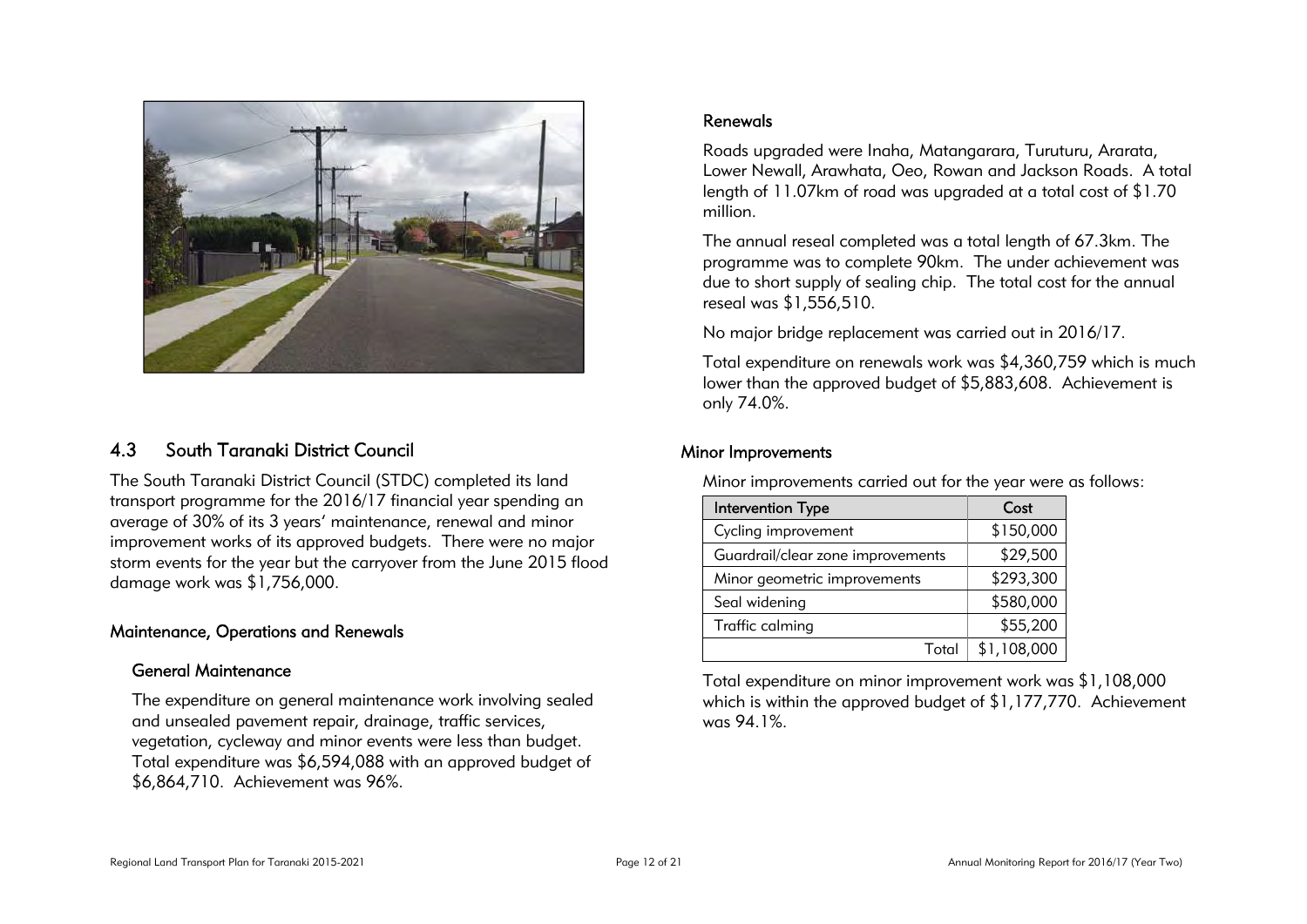#### Projects (Improvement of Local Roads)

#### Street Lighting (LED conversion project)

Street lights have been programmed to be upgraded to LED. The STDC has purchased 600-23W LED street lights. The contractor NPE Ltd has programmed to start the replacement in August 2016. Total cost expended was \$587,759 for 2016/17. The total number of LED conversion completed to date is around 1,200 which represent 50% of the total streetlights. The rest of the streetlights conversions are being programmed for 2017/18.

#### Community Road Safety Programme

The high priority programmes delivered for the year by Roadsafe Taranaki on behalf of the region are as follows:

- Young Driver Driver licensing. High School Survey.
- Speeds (inclusive drive to the conditions) Safe Speeds around Schools. Safe speed in rural Taranaki. Targeted presentation at selected conferences.
- Roads and roadsides (including intersections) Loss of Control, Intersection and roundabout campaigns. Seasonal campaigns (Sun, Ice, Fog). Responsive projects.

Total expenditure was \$205,243 which is within the budget of \$249,500. Unspent budget will be declared surplus.

### 4.4 NZ Transport Agency (Highways and Network Operations)

#### Maintenance, Operations and Renewals

In the 2016/17 year the following maintenance activities were completed:

- 41.2km of chipseal road resurfacing was completed at a cost of \$960,800.
- 1.9km of road reconstruction was completed at a cost of \$324,206.
- A total of 3.6 lane km of road surface was treated to improve skid resistance at a cost of \$239,465.

#### Minor Improvements

The following provides a summary of the safety projects throughout the Taranaki region for 2016/17:

- The NZ Transport Agency completed twenty one Minor Safety Projects for a total spend of \$1,232,000
- This expenditure includes:
	- o SH3 Manutahi to Patea Audio Tactile Profile (ATP) installation
	- o SH44 Moturoa Intersection Efficiency improvements
	- o SH44 Moturoa Pedestrian Safety Improvements
	- o SH3 Dudley Road Intersection Improvements
	- o SH3 De Havilland Drive Intersection Improvements
	- o Guardrail improvements on SH3, SH4 and SH45
	- o Signage Improvements on SH4 and SH45
	- o Variable speed sign installations
	- o SH43 Stratford to Tahora delineation improvements
	- o SH3 Mokau underslip
	- o SH45 Oakura safety report
	- o SH3 Cornwall Rd sight distance improvements
	- o SH45 Tataraimaka seal widening
	- o SH3 Midhirst shoulder widening
	- o SH4 Taumarunui tree removal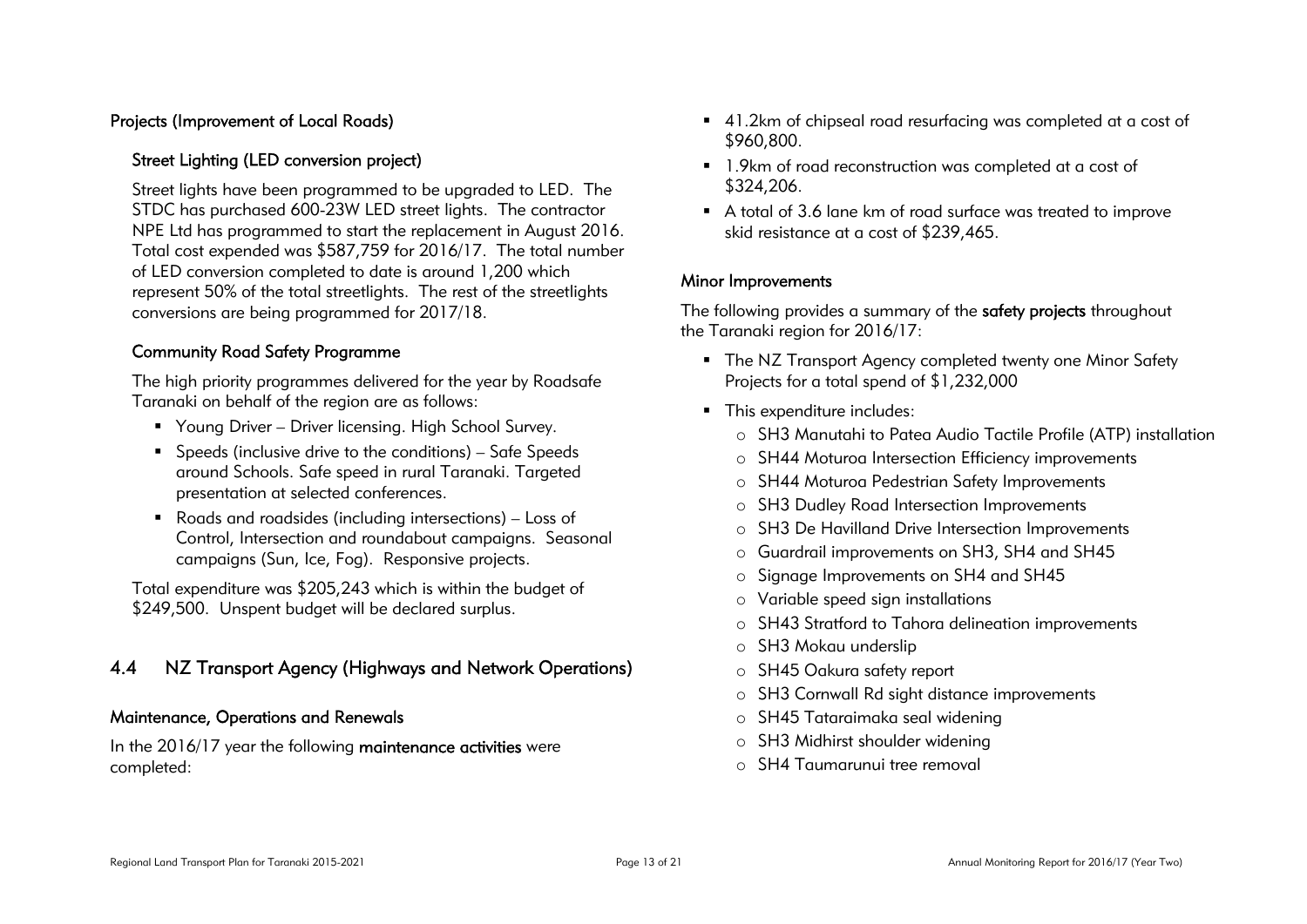#### Projects

The following provides a summary of the status of **projects** throughout the Taranaki region for 2016/17:

- SH3 Normanby Overbridge Realignment was completed in February 2017, providing a new rail under pass and new road alignment, moving the road away from the high accident area north of Normanby.
- SH3 Mt Messenger and Awakino Gorge corridor. In January 2016, Prime Minister John Key announced funding of \$115 million to accelerate this project as part of the Accelerated Regional Roading Programme. The programme consists of three projects.
	- o Mt Messenger bypass
	- o SH3 corridor safety improvements
	- o Awakino tunnel bypass

The investigation and design option phase is progressing with the safety initiatives to be implemented in 2017/18.

The preferred route for the Mt Messenger Bypass was announced on 31 August 2017. The bypass is 5.2km long with additional work at the southern end creating about 6km of improvements. It is located east of the existing highway. The route includes a tunnel, and a bridge over a significant wetland area.

 Emergency Works following June 2015 severe weather event. The geotechnical and structural design work is continuing. Physical construction work on the 15 sites is underway, with the last four sites to be completed during the 2017/18 summer construction period.

**Programme BC for SH3 Waitara to Bell Block safety** improvements was completed in May 2016, and will progress to the next BC phase under the Safe Roads Alliance programme.

### 4.5 Taranaki Regional Council – Regional Transport Planning

The Taranaki Regional Council (TRC) continued to be active during the year on a wide range of land transport planning and associated advocacy, liaison and collaborative activities to advance the land transport needs of the region. Key activities undertaken during 2016/17 included:

- The TRC oversaw implementation of its *Regional Land Transport Plan 2015-2021* which was adopted in April 2015 following consultation with the Taranaki community. One of the successes for the year was the official opening of the Normanby Overbridge Realignment project in South Taranaki by the Minister of Transport, Simon Bridges, on 24 February 2017.
- **F** Four minor variation requests to the Plan were received and processed by Council during the year (refer to Section 2).
- The TRC, with much success, continued its strong advocacy on many fronts with respect to its land transport activities particularly with regard to securing central government investment in regionally important state highway improvements.
	- o Work continued on progressing SH3 Awakino Gorge to Mt Messenger Programme (estimated to be \$245M). The Council, through the Regional Transport Committee and as a participant in the State Highway 3 Working Party, engaged with the NZ Transport Agency on the options being considered for three projects within this Programme.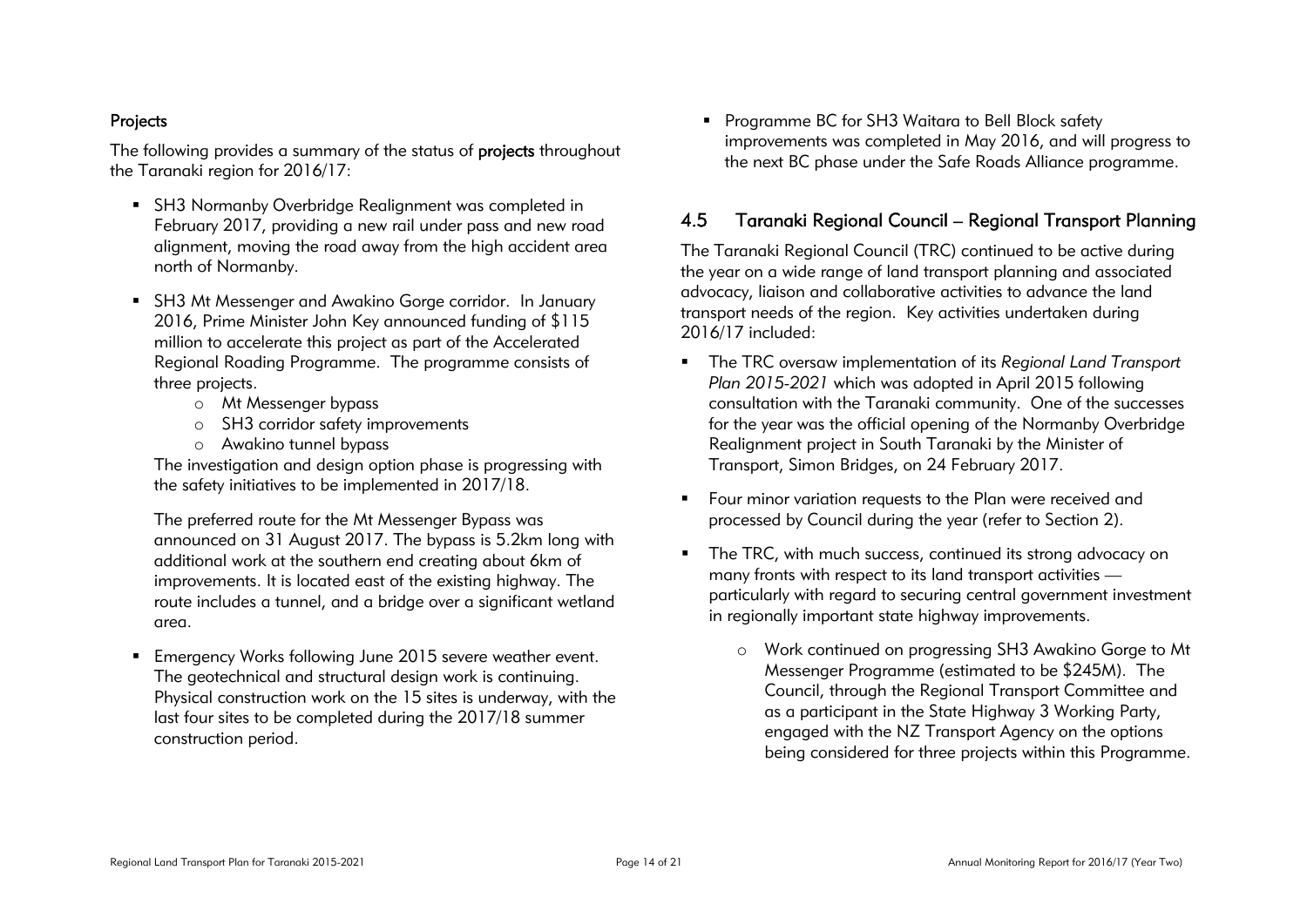- o Awakino Tunnel Bypass in April 2017 the Government confirmed that the community's preferred options for the two-bridge bypass of the Awakino Tunnel would proceed.
- o Specific advocacy work continues to secure improvements to the Forgotten World Highway (SH43).
- Formal submissions in 2016/17 were made on:
	- o the Ministry of Transport's draft Government Policy Statement on Land Transport 2018 (GPS 2018)
	- o the NZ Transport Agency's draft 2018 Investment Assessment Framework (IAF 2018)
	- o the SH3 Awakino Gorge to Mt Messenger Programme.
- The TRC's support of the inter-regional cross-sector State Highway 3 Working Party continues to see relationships between the member organisations strengthen, in particular the relationship with the Waikato Regional Council. The Mt Messenger and Awakino Tunnel bypass projects reflects the value of working collaboratively on land transport issues.
- The TRC was also involved in a number of other land transport planning matters ranging from an investigation into road safety improvements on the Waitara to Bell Block corridor to membership of the community based Taranaki Road Safety Action Planning Group.
- The Council's *Regional Public Transport Plan (RPTP) for Taranaki 2014-2024* remained operative throughout the year. The RPTP describes the public transport services the Council proposes to provide in the region, and sets out a programme of action and associated policies. 2016/17 saw the continuation of all the region's public transport services, as outlined below.

## 4.6 Taranaki Regional Council – Public Transport

### **Citylink**

The Citylink (New Plymouth, Waitara, Bell Block and Oakura) bus network recorded a patronage increase of 2% (equivalent to 10,840 passenger trips) in 2016/17. However, this was due to an extension of student services to Urenui, Tikorangi, Motunui and Lepperton. Most of the growth is attributable to the new catchment areas and a change to the structure of services in Waitara that resulted in students having to transfer between buses, rather than being bused directly to school.

Patronage results were: Adult patronage was down 7% (or 2,516 trips), Beneficiary down 6% (or 3,600 trips), Seniors/SG Card down 2% (or 1,357 trips), Tertiary down 11% (or 582 trips) and WITT down 15% (or 4,824).

Child/Student trips were up 3% (or 9,222 trips). Transfers were up 29% (or 15,144 trips). The new catchment areas were approved on a trial basis following the withdrawal of commercially provided services shortly before the commencement of the 2017 school year. This was to ensure students were not left without transport while assessment of longer term options could be made.

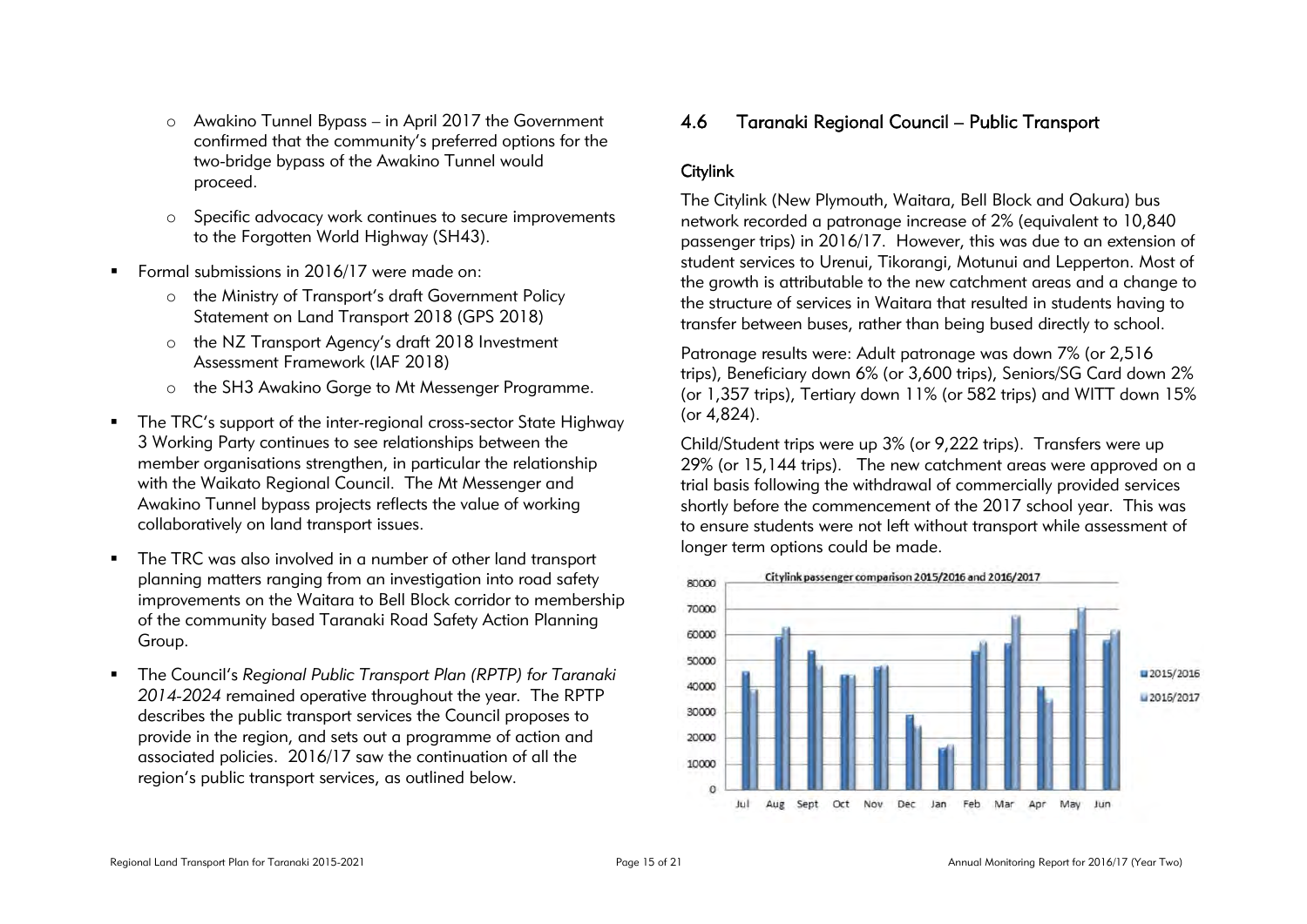#### **Connector**

The Connector (Hawera to New Plymouth) bus service recorded a patronage decrease of 4% (equivalent to 1,336 trips). This was a stark reversal of the 30% growth recorded the previous year.

Patronage results were: Adult patronage was down 9% (or 282 trips), Child down 18% (or 115 trips), TDHB down 20% (899 trips) and WITT down 8% (or 892). Seniors/SG Card patronage was up 30% (or 622 trips) and Tertiary up15% (or 324 trips).





#### Southlink

Two of the Southlink once-a-week services recorded a drop in patronage, for the fourth year. The Opunake-Hawera service recorded a minor increase in patronage. The results are shown in Table 2.

#### Table 2: Southlink passenger and financial performance 2016/17

| <b>Bus service</b>                          | Patronage | % change from 2015/2016 |
|---------------------------------------------|-----------|-------------------------|
| Waverley-Patea-Hawera                       | 1,405     | $-7.3%$                 |
| Opunake-Hawera<br>(including Manaia-Hawera) | 1.027     | No change               |
| Opunake-New Plymouth                        | 852       | $-17.9%$                |

The change in patronage is detailed in each summary below.

- Waverley-Patea-Hawera patronage was down 7% (or 110 trips from the 1,515 trips in 2015/2016). Compared to last year Adult patronage was down15% (or 98 trips), SuperGold was down 3% (or 26 trips) and fare paying Child was down 32% (or 6 trips).
- Opunake-Hawera (including Manaia-Hawera) patronage was exactly the same, 1,027 trips as in 2015/2016. Compared to last year, Adult patronage was up 8% (or 24 trip), SuperGold down 4% (or 25 trips) and fare paying Child down 27% (or 12 trips).
- Patronage for the Opunake-New Plymouth service was down 17.9% (or 186 trips). Compared to last year Adult patronage was down 26% (or 80 trips) and fare paying Child down 74% (or 139 trips). SuperGold was up 11% (or 56 trips).

#### General matters

- Free off-peak travel for all SuperGold Card holders was available on all regional public transport services. Total SuperGold Card trips on all services totalled 55,217 up 0.5% on the 54,918 trips recorded in 2015/16. SuperGold Card patronage accounts for 9% of all patronage across all services (including the Connector).
- The region's farebox recovery level (i.e. the level of revenue from fares), and an indicator of the efficiency of the Council's bus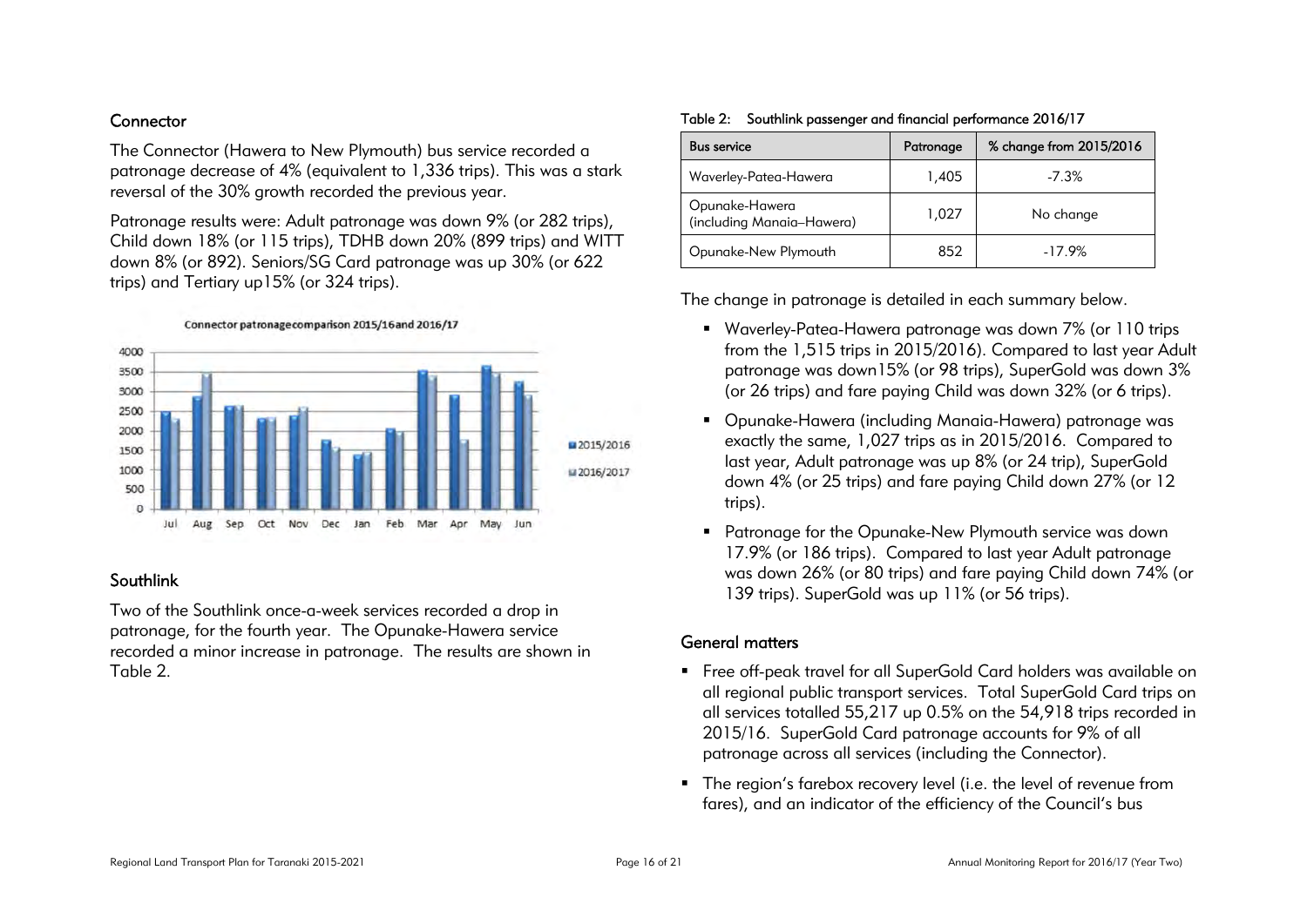networks, was 39.8% in 2015/16. This was down 1% from the 40.8% in 2015/16.

■ The commerciality ratio for the region was 41%, up just 0.2% up on the 40.8% reported in 2015/16. This is a financial calculation that measures performance by assessing the proportion of revenue generated by public transport users against the cost of providing the services. The commerciality ratio per service is shown in Table 3.

#### Table 3: Public transport services commerciality ratio league table for 2016/17 and 2015/16

| <b>Bus service</b>                          | 2016/17 | 2015/16 |
|---------------------------------------------|---------|---------|
| Hawera to New Plymouth                      | 59.4%   | 64.6%   |
| Waverley/Hawera                             | 43.7%   | 48.9%   |
| New Plymouth, Bell Block Waitara and Oakura | 39.2%   | 38.6%   |
| Opunake/Hawera                              | 15.1%   | 14.4%   |
| Opunake/New Plymouth                        | 14.1%   | 19.5%   |

|  |  |  | Table 4: Regional bus service performance measured by patronage |
|--|--|--|-----------------------------------------------------------------|
|--|--|--|-----------------------------------------------------------------|

| <b>Bus service</b>                            | 2012/13 | 2013/14 | 2014/15 | 2015/16 | 2016/17 |
|-----------------------------------------------|---------|---------|---------|---------|---------|
| New Plymouth 'Citylink'<br>network            | 548,919 | 578,396 | 582,357 | 570,616 | 581,456 |
| Opunake to Hawera service                     | 1,982   | 1,320   | 1,019   | 1,027   | 1,027   |
| Opunake to New Plymouth<br>service            | 1,581   | 1,564   | 1,168   | 1,038   | 852     |
| Waverley to Hawera service                    | 2,462   | 1,898   | 1,762   | 1.515   | 1,405   |
| Hawera to New Plymouth<br>'Connector' service | 0       | 0       | 0       | 31,407  | 30,071  |
| Regional total                                | 556,017 | 584,371 | 586,306 | 605,603 | 614,811 |

*Source: Passenger boardings compiled from TRC's annual achievement return for passenger transport.* 

### Total Mobility

Total Mobility services continued to be provided throughout the region. Client numbers were 1,421 at year end down from 1,718 in 2015/16. Total trips numbered 38,477 down from 40,124 in 2015/16. For the eleventh year the total number of trips declined, down 4.1% from 2015/16.

The drop was in client numbers was the result of an intensive client review in preparation for Council's implementation of the new National Total Mobility Administration System (NTMAS). The system went live on Monday 31 July 2017. While the system provides a new central client management tool 'Ridewise', clients also benefit greatly having their trip data recorded electronically via a newly issued magnetic stripe/photo ID card. The electronic capture of client and trip data replaces the time intensive manual paper vouchers.

Ironside Vehicle Society continued to receive funding assistance for the provision of a passenger transport service for the transport

disadvantaged. Of the 6,850 trips recorded, with 4,960 (or 72%) involved wheelchair users. These figures compare to 2015/16 of 6,644 total trips, with 4,726 (or 71%)



involving wheelchair users.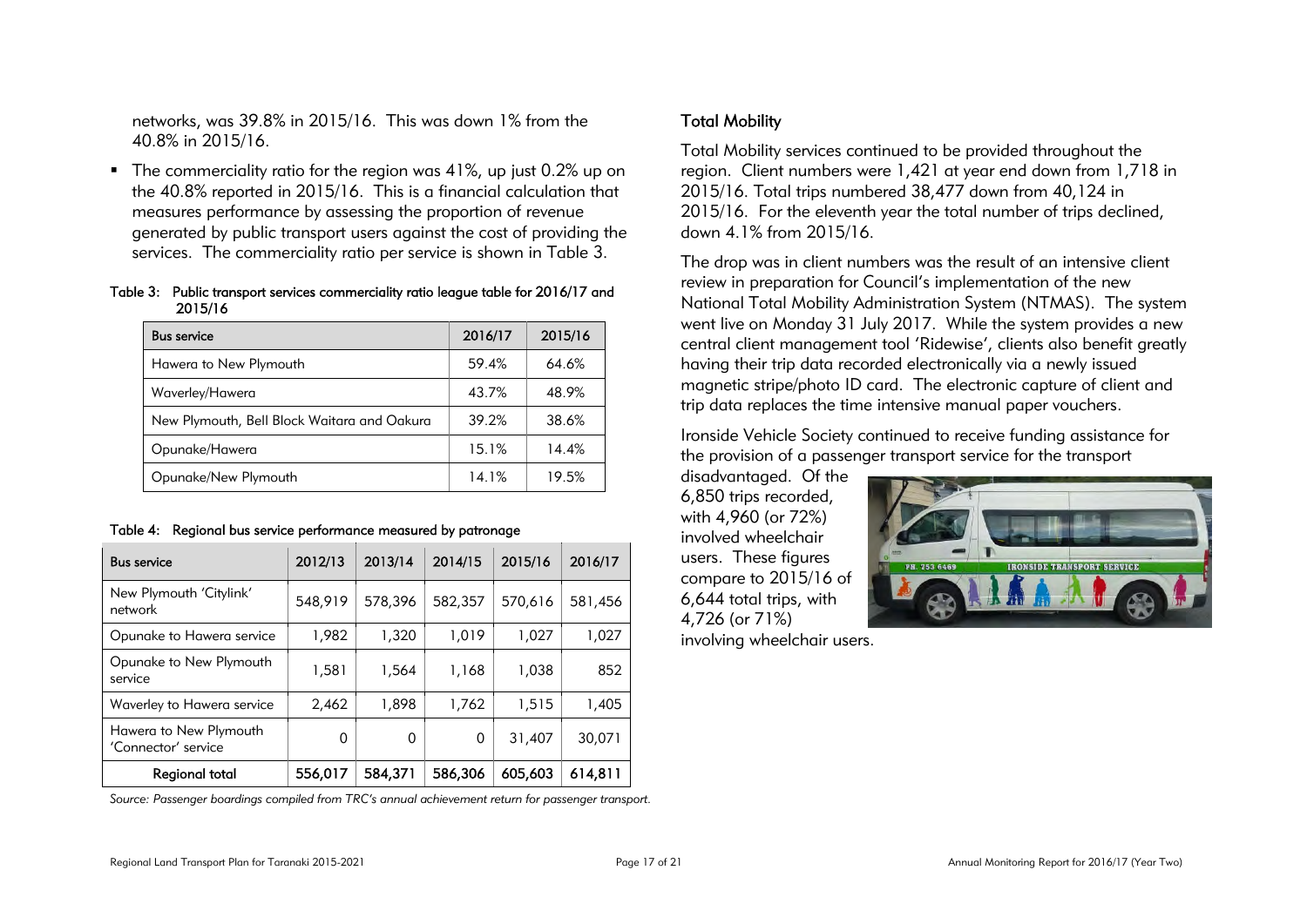## Ongoing impact of June 2015 storm event

A significant storm and flood event occurred in Taranaki between 19 and 20 June 2015 that was concentrated on inland South Taranaki areas. The area received a significant proportion of its annual rainfall in one weekend and this resulted in flooding of the Waitotara River and Township and the flood plain below, a large area in the Eastern hill country and Uruti areas, and some flooding in the Waitara River. Waitotara Township was evacuated prior to flooding on 20 June 2015.

There was significant damage to infrastructure including bridges and roads being washed out or damaged by flooding, and power disruptions. Massive slips and landslides, and surface flooding, blocked local roads and State Highway 3. The Taranaki Civil Defence Emergency Management Group declared a state of emergency on 20 June 2015 and the declaration period lasted a week.

As a result, Emergency Works activities during the first year of the Plan were extremely significant, totalling nearly \$16.6m. This equates to an additional 25% expenditure in the region during the 2015/16 year, and underscores the enormous impact such events as the June 2015 flood event can and do have. Not all reinstatement works were able to be completed during the year, with STDC and NZTA in particular necessitating further construction costs in Years 2 and 3 of the Plan — specifically for STDC on the Nukumaru Station Road Extension Project, and for NZTA on stabilisation works on SH3 Manawapou Hill and SH43 saddles.

## 5 Expenditure

This section of the Monitoring Report focuses on expenditure to implement the works in the Programme of Activities outlined in Section 5 of the Plan.

A table is provided in Appendix B showing the breakdown of expenditure in the region by Activity Class and Organisation for 2016/17. It sets out the anticipated expenditure for the first three years of the Plan as requested in the RLTP, and the total expenditure that was actually approved as identified in the *NLTP 2015-18* (and subsequent variations). It notes what was spent during the first and second financial years of the Plan, and the resulting proportion of approved expenditure spent at the conclusion of the second year.

The figures were provided by staff of the NZ Transport Agency with reference to TIO. When viewing this data, reference should also be made to summaries provided by each organisation in Section 4.

The financial overview information provided in Appendix B demonstrates that overall, the Approved Organisations have spent about one third (63.4%) of their approved 3-year allocation, which indicates that they are largely on track to complete their intended programme of activities — quite an accomplishment given all the additional resources (financial, time, expertise and contractors) required throughout the region to respond to the damage caused by the June 2015 storm.

The following provides explanation on Activity Classes which, in terms of proportion of spending of approved expenditure, are significantly less than or greater than the general 'two third' proportion of spending:

 Investment Management — the seeming underspend by NPDC is simply a reflection of the difficulties in timing between LTP and RLTP processes. The allocated funding is for investigation into a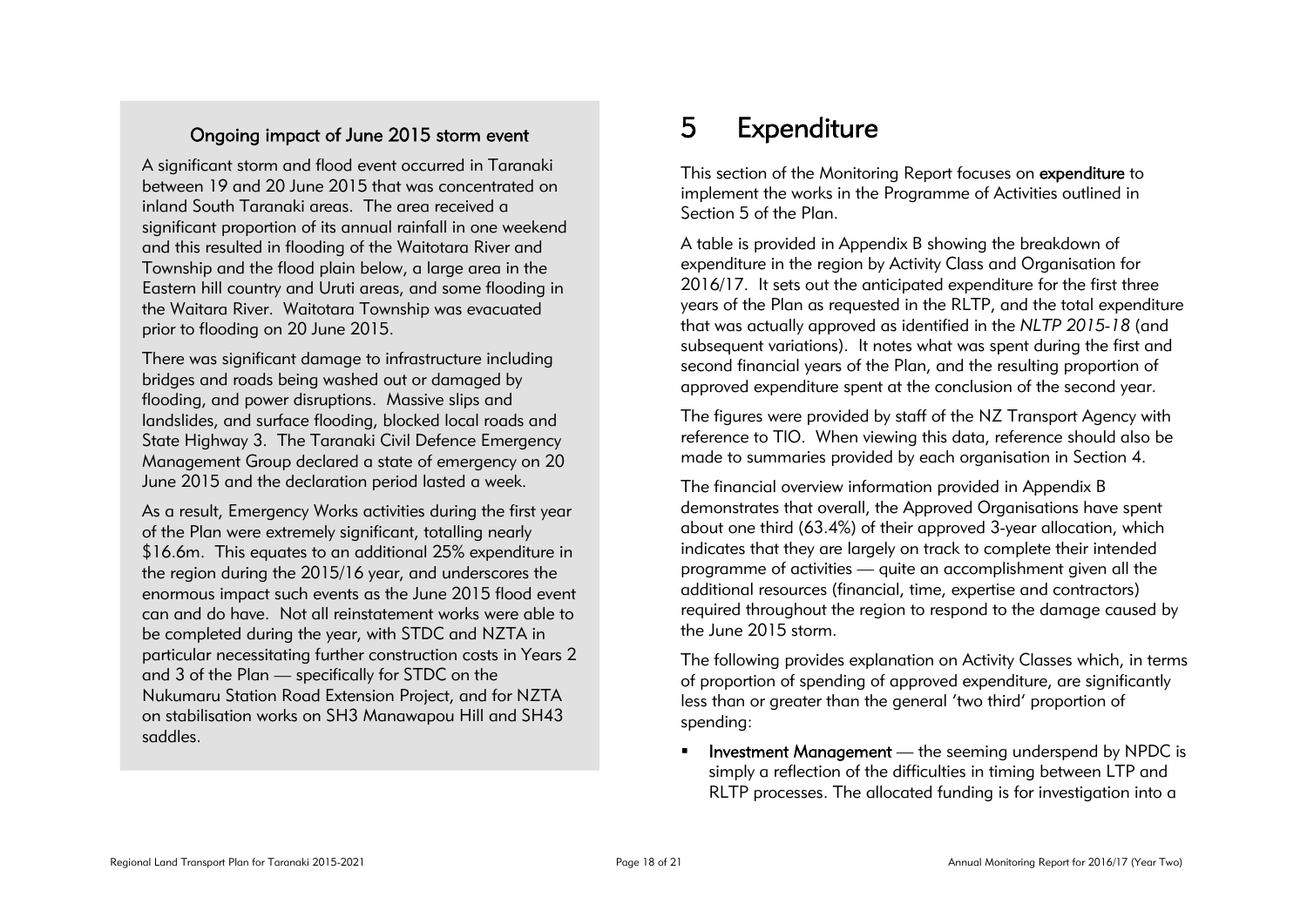second crossing of the Waiwhakaiho River, which though put forward for the RLTP, did not make it into NPDC's LTP, so no local share has been available. It is hoped that local share may be approved in future so that this resilience project can proceed. The underspend in this Activity Class by the NZ Transport Agency is due to timing – activities have not been progressed quickly enough to request funding from the activity class within the year.

- **Local Road Improvements** at the time of preparing the RLTP, the LED Streetlight upgrade programme was not included under this Activity Class, which accounts for sizeable differences between amounts requested relative to amounts approved.
- **State Highway Improvements** the majority of the difference between the Anticipated and Approved expenditure figures is attributable to Accelerated Regional Roading Programme projects. At the time of preparing the RLTP, the SH3 north project (now projects) in particular were at such an early stage in their development that there was simply insufficient information available on costings and timings to include any more than notional figures within the Plan.
- **Regional Improvements** as noted with the Plan, activities are funded through this Activity Class only if assigned to this by the NZ Transport Agency during the moderation processes of the National Land Transport Programme. Hence Anticipated Expenditure for this was of necessity shown as zero within the RLTP even though the region noted specifically that it wished to be considered for this funding source. The \$7.8m showing as approved under the Regional Improvements Activity Class for this NLTP period is for the Waitara to Bell Block Route Improvements. Only 2.4% of the approved amount was spent by the end of the second year due to the timing and progress of the business cases and projects put forward for funding.

## 6 Summary

This Annual Monitoring Report is the second for the R*egional Land Transport Plan for Taranaki 2015/16 – 2020/21,* and covers the period from 1 July 2016 to 30 June 2017.

Overall, each of the Approved Organisations in Taranaki made fairly good progress towards achieving their planned activities during the second year of the Plan. This was in spite of ongoing impacts from the major storm and flood event in late June 2015, and one of the wettest winters on record for the region.

The other particularly important occurrence during the year, but one that was far more welcome than the inclement weather, was the progress on the SH3 Awakino Gorge to Mt Messenger Programme. The announcements of the options selected for the bypasses of two of the key pinch points on this critical transport corridor connecting Taranaki to the north — Mt Messenger and the Awakino Tunnel have been widely welcomed. This recognition by the Government of the need for improvement works on this route is a reflection of the long years of advocacy by the regional community, and it would not be overstating the case to state that these represent significant milestones for the future of the region.

Of disappointment to the region during the year was the lack of progress in implementation of the Waitara to Bell Block project, which is reflected in the low spend from the Regional Improvements Activity Class

Four formal variations to the Plan were received and approved during the year.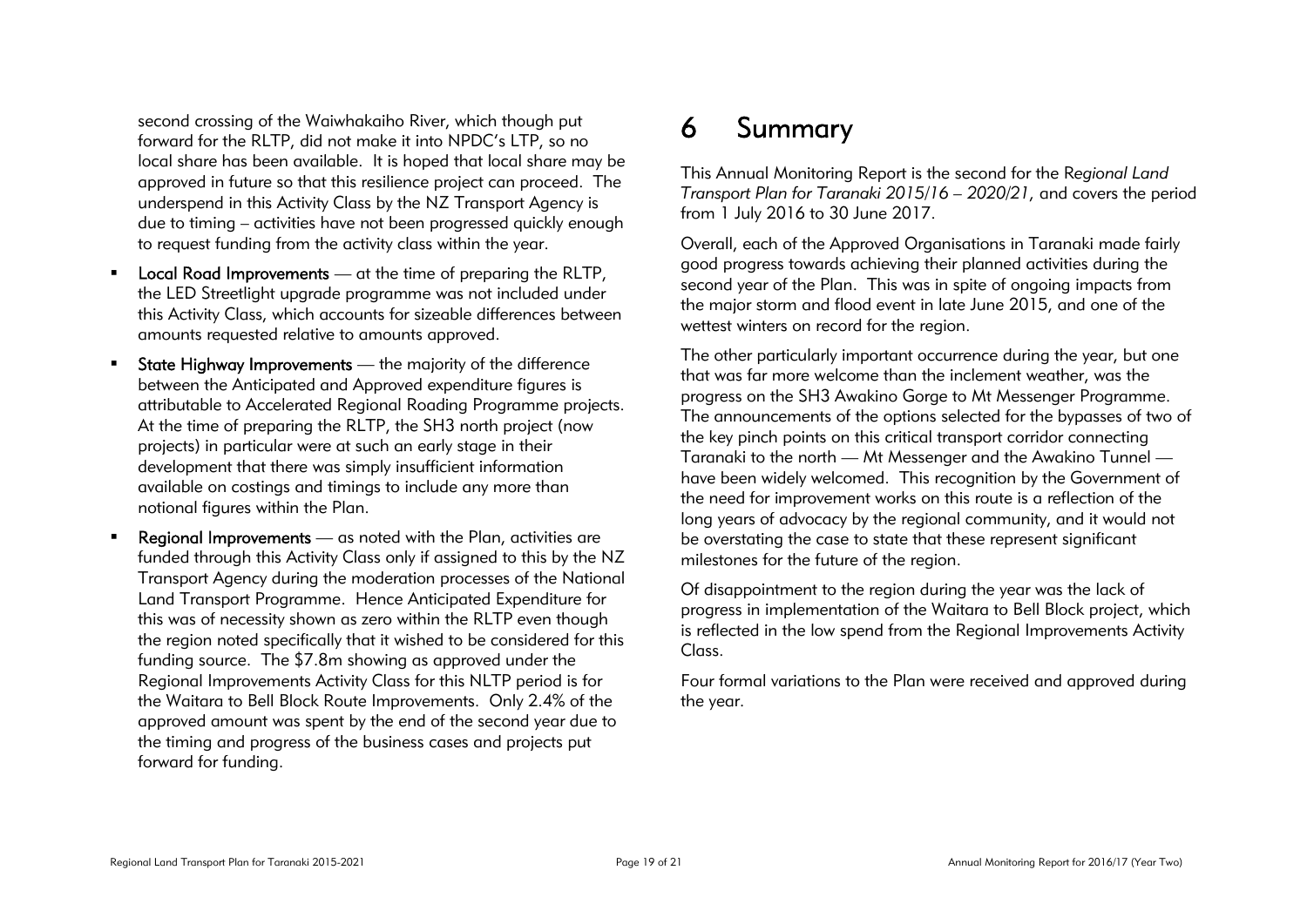## Appendix A — Outline of progress on regionally significant activities

| Project                                                                                                                                                                                                                                                                                                                                                                                                                                                                                                                                                                                                                                            | Org.       | Phase(s),<br>expected timeframes<br>& funding sources                                                                                                                                                                                                                                                    | Regional<br>Priority   | Link to<br>policies <sup>1</sup>                                 | Outline of progress during 2016/17 financial year                                                                                                                                                                                                                                                                                                                                                                       |
|----------------------------------------------------------------------------------------------------------------------------------------------------------------------------------------------------------------------------------------------------------------------------------------------------------------------------------------------------------------------------------------------------------------------------------------------------------------------------------------------------------------------------------------------------------------------------------------------------------------------------------------------------|------------|----------------------------------------------------------------------------------------------------------------------------------------------------------------------------------------------------------------------------------------------------------------------------------------------------------|------------------------|------------------------------------------------------------------|-------------------------------------------------------------------------------------------------------------------------------------------------------------------------------------------------------------------------------------------------------------------------------------------------------------------------------------------------------------------------------------------------------------------------|
| SH3 Normanby Overbridge Realignment<br>Improve the geometry and construct a new 'rail over road' crossing as a replacement for a<br>'road over rail' bridge. Route shortening and removal of low speed narrow bridge will increase<br>efficiency of highway and improve road safety.                                                                                                                                                                                                                                                                                                                                                               |            | NZTA   Construction commencing<br>Feb2015 (24 months)<br>C Funds (ARRP)<br>• State Highway Improvements AC                                                                                                                                                                                               | NA<br>(ARRP)           | GI, G2,<br>G3, S1,<br>S3, S4,<br>R1, R2,<br>F1.                  | The Project was completed in February 2017 and was officially<br>opened by the Minister of Transport. Cultural items to be<br>installed in late 2017.                                                                                                                                                                                                                                                                   |
| SH3 Mt Messenger to Awakino Gorge Corridor<br>Joint project with Waikato, led by NZTA's Hamilton office<br>A programme of short to long-term interventions to deliver freight efficiency and resilience on<br>SH3. The characteristics of the route fail to meet the requirements of a 'strategic route' in<br>predictability and reliability of journey time, safety and productivity. The Programme Business<br>Case will include a literature review of all previous studies undertaken on this route. The exact<br>section of SH3 involved is yet to be set, but will be wider in scope than simply between Mt<br>Messenger and Awakino Gorge. | NZTA       | Programme BC (investigation)<br>commenced in Nov2014 (8<br>months)<br>. Will proceed to design and<br>construction if the investigation<br>findings are approved by the<br>Minister, following an assessment<br>against the IAF 2015.<br>• C Funds (ARRP) and N Funds<br>• State Highway Improvements AC | <b>NA</b><br>(ARRP)    | G3, S1,<br>S3, S4,<br>AI, RI,<br>R <sub>2</sub> , F <sub>1</sub> | G1, G2, Work on early SH3 safety improvements got underway last<br>year. In April 2017 a bypass route of the Awakino Tunnel was<br>announced.                                                                                                                                                                                                                                                                           |
| SH3 Mt Messenger Bypass<br>Variation to published Plan - refer to Section 2.2<br>Bypass of the existing winding road alignment of Mt Messenger on SH3 (to the south of Ahititi<br>in northern Taranaki). Project aims to improve safety, route availability, journey time<br>predictability and drivers' experience along this key inter-regional transport corridor.                                                                                                                                                                                                                                                                              |            | NZTA   • Detailed BC, progressing to Design<br>then Construction<br>C Funds (ARRP)<br>• State Highway Improvements AC                                                                                                                                                                                    | <b>NA</b><br>Variation | G3, S1,<br>S3, S4,<br>AI, RI,<br>R <sub>2</sub> , F <sub>1</sub> | G1, G2, A preferred route for the Mt Messenger bypass was selected in<br>August 2017 with additional funding was through the National<br>Land Transport Programme 2015-17. Design and consenting<br>work is progressing ahead of construction, which is expected to<br>occur during 2018 to 2020. The project is preparing to lodge<br>consent applications with construction expected to occur<br>during 2018 to 2021. |
| <b>Nukumaru Station Road Extension</b><br>Variation to published Plan - refer to Section 2.2<br>A new 6km road extension from Nukumaru Station Road to Waiinu Beach Road, Waitotara, to<br>provide resilient alternative access following severe flood damage to the Limeworks Bridge.                                                                                                                                                                                                                                                                                                                                                             | STDC       | Design & Construction<br>$N & L$ Funds<br>• Local Road Improvements AC                                                                                                                                                                                                                                   | <b>NA</b><br>Variation | 12, G1,<br>R1, R2.                                               | This new project was added to the RLTP in December 2016 as<br>G3, A1, a result of flood damage to a lifeline bridge in June 2015<br>storms. Work is held up due to resource consent. Expected<br>work to be tendered out in January 2018 following consent<br>approval.                                                                                                                                                 |
| Waitara to Bell Block Route Improvements<br>This project will investigate and implement the preferred safety improvements identified in the<br>Programme Business Case for this section of SH3 between Waitara to Bell Block. Part of the<br>National Roads and Roadsides programme.                                                                                                                                                                                                                                                                                                                                                               |            | NZTA   • Indicative BC onward<br>$\blacksquare$ N Funds<br>• State Highway Improvements AC                                                                                                                                                                                                               | -1                     | G1, S1,<br>S3, S4,<br>F1.                                        | Two Detailed Business Cases have been advancing for Waitara<br>to SH3A and SH3A to Bell Block. Combined open days were<br>held to inform the public how the two sections are working<br>together to consider the whole corridor. The DBC team<br>developed options for the two sections                                                                                                                                 |
| Hawera to New Plymouth (NRR55)<br>Investigate options for improving safety including to improve freight efficiency and resilience on<br>this section of SH3 between Hawera to New Plymouth.                                                                                                                                                                                                                                                                                                                                                                                                                                                        | NZTA       | Programme BC<br>$\blacksquare$ N Funds<br>$-$ Jul2015 (12)<br>Investment Management                                                                                                                                                                                                                      | $\overline{2}$         | S1, S4,<br>S3, R1                                                | A Strategic Business Case was completed for this section of<br>SH3, with a recommendation to advance to a detailed<br>business case.                                                                                                                                                                                                                                                                                    |
| Let's Go - Education and Encouragement<br>Educate and encourage residents of New Plymouth to use alternative active modes of transport<br>for commuting to work, school, create safer shared roads and pathways that ultimately lead to<br>healthier lifestyles. Activities to include; cycle skills training, walk/cycle route map production,<br>support to advocacy groups, design and a need for the implementation of school and<br>workplace travel plans. Active transport safety initiatives will increase the road capacity during<br>the peak hour periods of the day.                                                                   |            | $NPDC$ = Implementation<br>N & L Funds<br>Jul2015(36)<br>· Walking & Cycling Improvements<br>AC                                                                                                                                                                                                          | 3                      | S3, S4                                                           | S1, S2, Let's Go, the NPDC's Model walking and cycling community's<br>ongoing initiative, completed Cyclist Skills and Scooter Skills<br>delivery to 3232 Primary School students, with over 22175<br>students having now received cyclist and scooter skills training<br>to date. Let's Go is working intensively with 23 schools on<br>travel planning.                                                               |
| Hawera to New Plymouth 'Connector' bus service<br>Funding of regional daily bus service along SH3 connecting north and south Taranaki. Part of<br>Minor Improvements to public transport (PT) services.                                                                                                                                                                                                                                                                                                                                                                                                                                            | <b>TRC</b> | • PT Improvements<br>N & L Funds<br>• Public Transport AC                                                                                                                                                                                                                                                | 4                      | A1, A2,<br>A3, E1                                                | 2016/17 saw a marked reversal in patronage with a drop of 4%<br>recorded following 30% growth in 2015/16. Patronage growth<br>occurred only in two passenger categories in 2016/17, these<br>being SuperGold Card and Tertiary, with all others decreasing.<br>The financial performance of the service remained high with a<br>farebox recovery ratio of 59% recorded.                                                 |
| Taranaki Road Safety Promotion 2015-18<br>To reduce serious and fatal crashes in our region.                                                                                                                                                                                                                                                                                                                                                                                                                                                                                                                                                       |            | STDC $\vert$ = CRSP 15-18<br>N & L Funds<br>$-$ Jul2015 (72)<br>Road Safety Promotion AC                                                                                                                                                                                                                 | 5                      | S1, S2<br>S3, S4                                                 | Major projects implemented are For Carmen, recidivist driving<br>programme and driving charter. Will continue to build on these<br>projects.                                                                                                                                                                                                                                                                            |
| Bridge Replacement Programme - New Plymouth District<br>This is for the demolition or strengthening or posting of the bridge on Old Mountain Rd. Other<br>structures included are: three Armco culverts on Okau Rd, a concrete arch bridge on Korito Rd,<br>a composite beam and slab over the railway line on Devon St East, and an Armco culvert on<br>Piko Rd.                                                                                                                                                                                                                                                                                  |            | NPDC   Construction<br>N & L Funds<br>Jul2015 (72)<br>• Local Road Improvements AC                                                                                                                                                                                                                       | 6                      | S1, R1                                                           | Devon Street East bridge will only require heavy maintenance<br>after a re-assessment and Armco culvert replacements are<br>procured for 2017/18.                                                                                                                                                                                                                                                                       |
| Second Road Crossing of the Waiwhakaiho River<br>This strategic study will investigate the options to provide a second road crossing of the<br>Waiwhakaiho River once the traffic generation reaches a level that SH3 can no longer sustain.                                                                                                                                                                                                                                                                                                                                                                                                       |            | NPDC   Early Planning Stages<br>• N & L Funds Jul2015 (36)<br>Investment Management AC                                                                                                                                                                                                                   | $\overline{7}$         | GI, RI                                                           | Strategic BC being undertaken in-house. This programme<br>business case and modelling work is being included in the<br>2018-2028 LTP projects for consideration by council.                                                                                                                                                                                                                                             |
| LED Streetlight Conversion - New Plymouth District<br>To convert the existing SOX/SON streetlight stock to LED streetlights. Reducing maintenance<br>and renewal costs, including power charges, over a ten-year period. The savings made are<br>expected to be recovered in the period to offset the investment required.                                                                                                                                                                                                                                                                                                                         |            | NPDC   Construction<br>N & L Funds<br>$\blacksquare$ Jul2015 (60)<br>• Local Road Improvements AC                                                                                                                                                                                                        | 8                      | E1, F1                                                           | 2300 LED lights were replaced in 2016/17 with procurement<br>proceeding to significantly complete local roads except arterial<br>and collector roads in 2017/18.                                                                                                                                                                                                                                                        |
| LED Streetlight Conversion - Stratford District<br>To convert the existing SOX/SON streetlight stock to LED streetlights.                                                                                                                                                                                                                                                                                                                                                                                                                                                                                                                          | SDC.       | • Construction<br>• N & L Funds Jul 2015 (12)<br>• Local Road Improvements AC                                                                                                                                                                                                                            | 8                      | E1, F1                                                           | 467 LED's have been installed up to 30 June 2017.                                                                                                                                                                                                                                                                                                                                                                       |
| LED Streetlight Conversion - South Taranaki District<br>To convert the existing SOX/SON streetlight stock to LED streetlights.                                                                                                                                                                                                                                                                                                                                                                                                                                                                                                                     |            | STDC   Construction<br>• N & L Funds Jul 2015 (36)<br>• Local Road Improvements AC                                                                                                                                                                                                                       | 8                      | E1, F1                                                           | LED lights purchased in collaboration with SDC. Installation<br>rolls out from August 2016. The LED conversion programme is<br>50% completed and expected to be complete by 30 June 2018.                                                                                                                                                                                                                               |
| South Taranaki Walking and Cycling<br>STDC is carrying out a district-wide programme to provide walking and cycling pathways<br>linking the urban township to places of work and interest. There are over 40 individual walking<br>and cycling projects that have been identified by STDC in collaboration and consultation with<br>iwi, general public and interested parties.                                                                                                                                                                                                                                                                    |            | STDC   Construction<br>N & L Funds<br>Jul2015(72)<br>• Walking & Cycling Improvements<br>AC                                                                                                                                                                                                              | 9                      | 1, 12<br>A3, E1                                                  | Construction of the first of STDC's 'Pathways for People'<br>programme commenced in 2015/16. The first stage, Denby<br>Road pathway, was completed in November 2016. The second<br>stage which is currently being constructed on a paper road will<br>join Denby Road to Fairfield Road. It will form a loop with<br>Manawapou Road and will also connect to Nowell's Lake.                                             |
| Let's Go - Infrastructure Construction<br>NPDC's cycling strategy has identified 500 sections of the roading network where no cycle<br>facilities exist. This work is for the continuation of the Model Communities programme which<br>has been implemented very successfully since 2010.                                                                                                                                                                                                                                                                                                                                                          |            | NPDC   Construction<br>NZTA   Jul2015 (36)<br>• Walking & Cycling Improvements<br>AC                                                                                                                                                                                                                     | 9                      | S1, S2<br>S3, S4                                                 | Coronation Ave walking and cycling improvements completed<br>design and consultation for construction in 2017/18. Also<br>proceeding with design and consultation for Devon Street West<br>and Devon Road improvements that are part of SH walking<br>and cycling improvements.                                                                                                                                         |

 1 Refer to Table 1 for an explanation of the abbreviations used in this column for regional policies